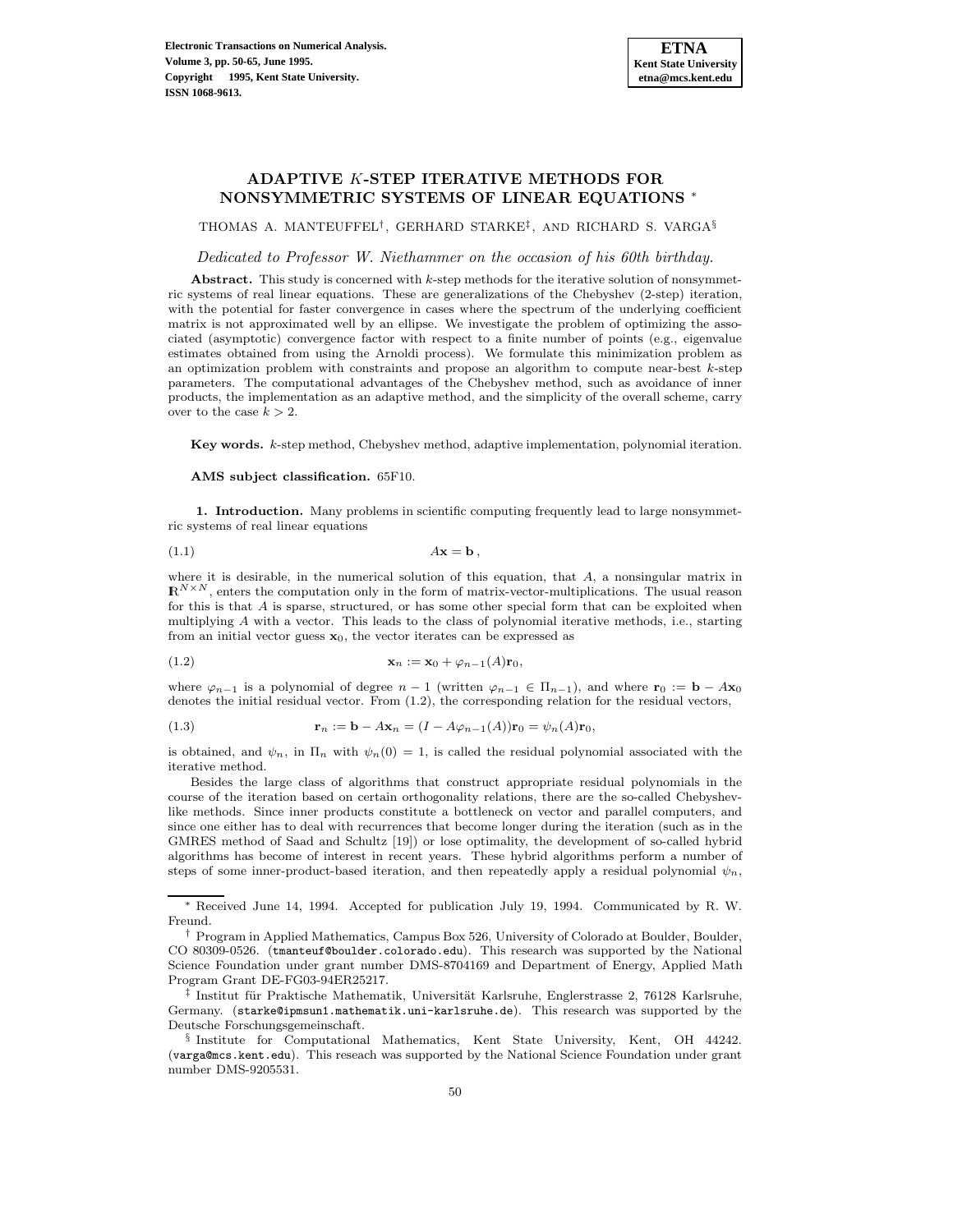constructed from the information collected during this first phase. That is, once an appropriate residual polynomial  $\psi_n$  is found, the iteration proceeds as

(1.4) 
$$
\mathbf{r}_{nl} = (\psi_n(A))^{l-1} \mathbf{r}_n \quad (l = 1, 2, ...).
$$

A popular example of this is the hybrid GMRES algorithm by Nachtigal, Reichel and Trefethen [15]. For a survey of the recent development on hybrid iterative methods, see also [14].

In contrast to this, for  $k$  a positive integer, the iterates of a  $k$ -step method are computed by a relation of the form

(1.5) 
$$
\mathbf{x}_{j} = \mu_{0}^{(j)} \mathbf{r}_{j-1} + \mu_{1}^{(j)} \mathbf{x}_{j-1} + \cdots + \mu_{k}^{(j)} \mathbf{x}_{j-k}.
$$

A well-known example of a 2-step method is the Chebyshev iteration of Golub and Varga [7], and its extension to nonsymmetric matrices [11]. The iteration parameters  $\mu_0^{(j)}$ ,  $\mu_1^{(j)}$ , ...,  $\mu_k^{(j)}$  in (1.5) are to be determined from information obtained during the inner-product-based starting phase of the method. Our main purpose in this paper is to develop a practical algorithm which simultaneously determines a near-best value of the parameter  $k$  in the  $k$ -step method of (1.5), along with its associated parameters  $\{\mu_i^{(j)}\}_{i=0}^k$  of (1.5). (The near-best determination of the parameter k will be based<br>on certain "cost factors", associated with the iteration of (1.5), and will be discussed in Section 5.)

An important advantage of k-step methods over hybrid polynomial methods is that the corresponding residual polynomials are not restricted to products of polynomials of a given degree. To give an idea of the effect this subtle difference can have on the convergence factor of the associated iterative methods, consider for the moment the well-studied classical case of Chebyshev polynomials on a real interval  $[\alpha, \beta]$  with  $0 < \alpha < \beta$  (cf. [23, Section 5.1]). If we apply the (properly scaled and shifted) Chebyshev polynomial

$$
\psi_m(x) := \frac{T_m\left(\frac{\beta + \alpha - 2x}{\beta - \alpha}\right)}{T_m\left(\frac{\beta + \alpha}{\beta - \alpha}\right)}
$$

of degree  $m$  in a cyclic fashion, then, after  $s$  such cycles, one gets an error reduction of

$$
\max_{x \in [\alpha,\beta]} |\psi_m(x)|^s = \frac{2^s}{\left[ \left( \frac{\sqrt{\beta} - \sqrt{\alpha}}{\sqrt{\beta} + \sqrt{\alpha}} \right)^m + \left( \frac{\sqrt{\beta} + \sqrt{\alpha}}{\sqrt{\beta} - \sqrt{\alpha}} \right)^m \right]^s}.
$$

In contrast, on using the familiar 3-term recurrence relations for the Chebyshev polynomials, and on implementing it as a 2-step method ([23, p. 138]), we obtain the Chebyshev polynomial of degree ms, whose associated error reduction is given by

$$
\max_{x \in [\alpha,\beta]} |\psi_{ms}(x)| = \frac{2}{\left(\frac{\sqrt{\beta} - \sqrt{\alpha}}{\sqrt{\beta} + \sqrt{\alpha}}\right)^{ms} + \left(\frac{\sqrt{\beta} + \sqrt{\alpha}}{\sqrt{\beta} - \sqrt{\alpha}}\right)^{ms}}.
$$

The last error bound is *always* better (from the min-max nature of best approximation), for any  $s > 1$ , than that of the previous error bound, and is clearly much smaller for large values of s.

Another point that led us to this study of  $k$ -step methods is the fact, from  $(1.5)$ , that we only have to treat  $k+1$  parameters throughout the iterative process that implicitly constructs residual polynomials of arbitrarily high degree. We present here an approach for constructing such innerproduct-free iterative methods.

In Section 2, we will review the theory of (non-stationary) k-step methods which was developed by Niethammer and Varga [16], Eiermann, Niethammer and Varga [4] and Eiermann [3]. The generalization to  $(k, l)$ -step methods, where not only the recent k iterates but also  $l + 1$  residuals are used to define the new iterate, was introduced by Parsons [17]. A detailed analysis of these methods was given by Gutknecht in [8], and a  $(k, l)$ -step adaptive algorithm, based on SCPACK [22], was proposed and tested by Li [10]. We will restrict ourselves here to k-step methods, i.e., to  $l = 0$ , and we note that the extension of our results and algorithms to the case  $l > 0$  is mostly straightforward.

Section 3 presents an algorithm for the computation of nearly optimal k-step parameters associated with a given finite set of points, these points being presumably eigenvalue estimates obtained from Arnoldi's method. We will discuss in Section 4 the issue of implementing the iteration as an adaptive scheme. This means that, from time to time, it may be necessary to change the parameters, according to newly obtained information during the iteration process. Section 5 contains our computational experiments and, finally, in Section 6 we draw some conclusions from our experience with k-step methods.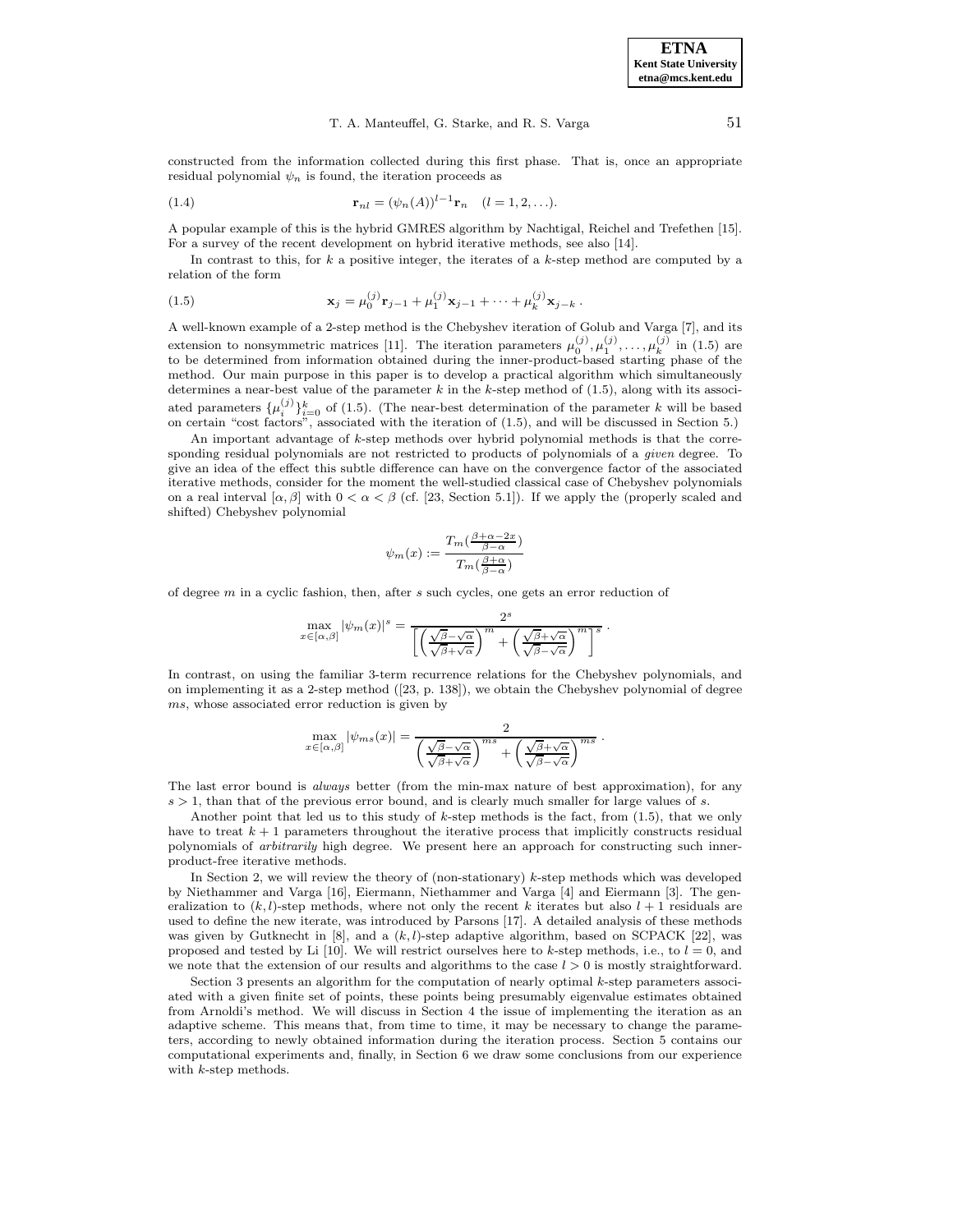#### 52 Adaptive k-Step Iterative Methods

**2. Theory of** k**-step Methods.** We start this section with a review of the theory for (nonstationary) k-step methods developed in Niethammer and Varga [16], Eiermann, Niethammer and Varga [4] and Eiermann [3]. Our k-step methods will be based on the recurrence relations for Faber polynomials associated with the function

(2.1) 
$$
\Psi_k(w) = cw + c_0 + \frac{c_1}{w} + \dots + \frac{c_{k-1}}{w^{k-1}}.
$$

Here, we assume that  $c, c_0, \cdots c_{k-1}$  are given real parameters, and to avoid degeneracies here, we further assume that

$$
c \neq 0 \text{ and } c_{k-1} \neq 0.
$$

For  $k \geq 2$ , set  $\rho_0 := \max\{|w| : \Psi'_k(w) = 0\}$ , so that  $0 < \rho_0 < \infty$ , and set  $\partial\Omega_k(\rho_0) := \{z = \Psi_k(w) :$  $|w| = \rho_0$ . If  $\Omega_k(\rho_0)$  denotes the compact set in the z-plane, consisting of the union of  $\partial \Omega_k(\rho_0)$ and its interior, then  $\Omega_k(\rho_0)$  consists of more than one point and possesses a simply connected complement. It follows that  $\Psi_k$  maps  $\{w \in \mathbb{C} : |w| > \rho_0\}$  conformally onto the exterior of  $\Omega_k(\rho_0)$ , with  $\Psi_k(\infty) = \infty$  and  $\Psi'_k(\infty) = c \neq 0$ . (For  $k = 1$  where  $\rho_0 := 0$ , similar remarks can be made.) For any  $\rho > \rho_0$  the image of the circle  $\{w \in \mathbb{C} : |w| = \rho\}$  will be a Jordan curve, which we denote by  $\partial\Omega_k(\rho)$ . We will denote  $\partial\Omega_k(\rho)$  together with its interior by  $\Omega_k(\rho)$ . The curves  $\partial\Omega_k(\rho)$  for  $\rho > \rho_0$ cover the exterior of  $\Omega_k(\rho_0)$ , and if  $\rho_1 \neq \rho_2$  where  $\rho_1 > \rho_0$  and  $\rho_2 > \rho_0$ , then  $\partial \Omega_k(\rho_1)$  and  $\partial \Omega_k(\rho_2)$ are nonintersecting.

The conformal mapping  $\Psi_k(w)$  generates a corresponding sequence of Faber polynomials,  ${F_m(z)}_{m>0}$  with  $F_m(z) \in \Pi_m$  for each  $m \geq 0$ , from the generating formula (cf. Smirnov and Lebedev  $[2\overline{0}, p. 130]$ 

$$
\frac{\Psi_k'(w)}{\Psi_k(w)-z}=\sum_{m=0}^\infty F_m(z)w^{-m-1}\,\left(|w|>\rho_0,z\in\mathbb{C}\right),
$$

which in turn, because of the special form of  $\Psi_k(w)$  in (2.1), gives the following  $(k+1)$ -term recurrence relation for these Faber polynomials:

$$
F_0(z) = 1, F_1(z) = (z - c_0)/c,
$$
  
\n
$$
F_m(z) = [(z - c_0)F_{m-1}(z) - (c_1F_{m-2}(z) + \dots + c_{m-1}F_0(z)) - (m-1)c_{m-1}]/c,
$$
  
\n(2.2) 
$$
m = 2, ..., k,
$$
  
\n
$$
F_m(z) = [(z - c_0)F_{m-1}(z) - (c_1F_{m-2}(z) + \dots + c_{k-1}F_{m-k}(z))] / c;
$$
  
\n
$$
m = k + 1, ...
$$

(see Henrici [9, p. 512]).

It is known (cf. Curtiss [2, p. 584]) that

(2.3) 
$$
\lim_{m \to \infty} |F_m(\Psi_k(w))|^{1/m} = |w|
$$

holds uniformly on every compact subset of  $\{w \in \mathbb{C} : |w| > \rho_0\}$ . If we assume, in addition, that

# $0 \notin \Omega_k(\rho_0),$

the conformal map  $\Psi_k$ , of  $\{w \in \mathbb{C} : |w| > \rho_0\}$  onto the exterior of  $\Omega_k(\rho_0)$ , determines a unique point  $\omega_0$ , satisfying  $|\omega_0| > \rho_0$ , for which  $\Psi_k(\omega_0) = 0$ , and from (2.3), it is evident that  $F_m(0) \neq 0$  for all sufficiently large m. Thus, the normalized Faber polynomials, defined by

(2.4) 
$$
\tilde{F}_m(z) := \frac{F_m(z)}{F_m(0)} \text{ so that } \tilde{F}_m(0) = 1 ,
$$

are well defined for all  $m$  sufficiently large. It turns out that these normalized Faber polynomials play a special role in applications because

(2.5) 
$$
\max_{z \in \Omega_k(\rho)} |\tilde{F}_m(z)| \leq C \min_{\psi_m \in \Pi_m, \psi_m(0)=1} \left\{ \max_{z \in \Omega_k(\rho)} |\psi_m(z)| \right\},
$$

for every  $\rho \ge \rho_0$ , where the constant C above depends on  $\partial \Omega_k(\rho_0)$  but is independent of  $\rho$  and m (see Eiermann [3, Theorem 2], and [21, Theorems 3.1 and 3.4] for proofs of this inequality under different assumptions on  $\partial\Omega_k(\rho_0)$ , such as  $\Omega_k(\rho_0)$  being convex or  $\partial\Omega_k(\rho_0)$  being of bounded rotation). The  $(k+1)$ -term recurrence relation of  $(2.2)$  carries over to the vector iterates, associated with normalized Faber polynomials, as residual polynomials (cf. Eiermann [3, Lemma 1] and [21, Sect. 5]):

(2.6) 
$$
\mathbf{x}_1 = \mu_0^{(1)} \mathbf{r}_0 + \mathbf{x}_0, \n\mathbf{x}_j = \mu_0^{(j)} \mathbf{r}_{j-1} + \mu_1^{(j)} \mathbf{x}_{j-1} + \cdots + \mu_j^{(j)} \mathbf{x}_0 \quad (j = 2, \ldots, k-1), \n\mathbf{x}_j = \mu_0^{(j)} \mathbf{r}_{j-1} + \mu_1^{(j)} \mathbf{x}_{j-1} + \cdots + \mu_k^{(j)} \mathbf{x}_{j-k} \quad (j = k, k+1, \ldots),
$$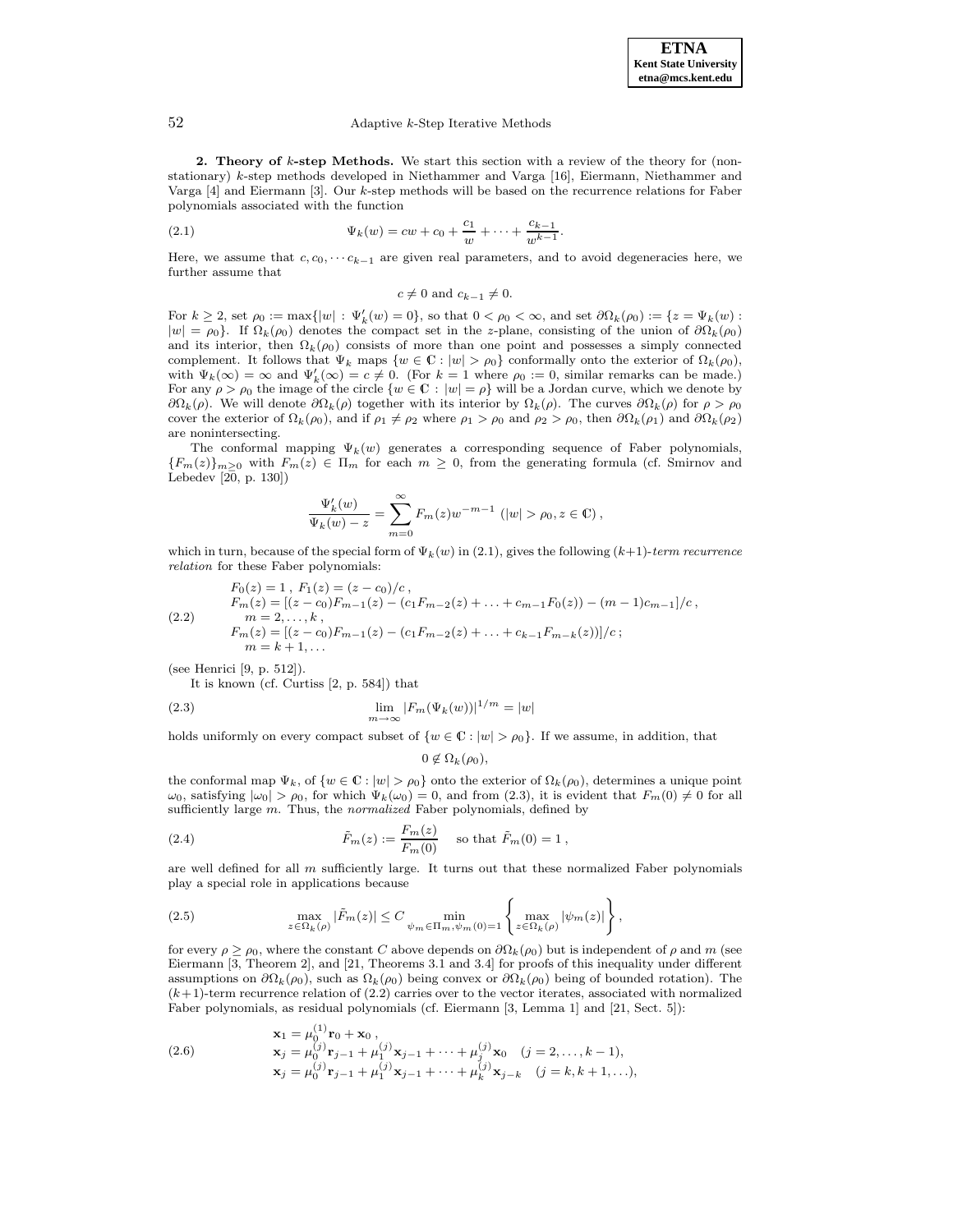# T. A. Manteuffel, G. Starke, and R. S. Varga 53

where

$$
\mu_0^{(1)} = \frac{1}{c_0} \, , \qquad
$$

$$
\mu_0^{(j)} = -\frac{1}{c} \frac{F_{j-1}(0)}{F_j(0)}, \mu_i^{(j)} = -\frac{c_{i-1}}{c} \frac{F_{j-i}(0)}{F_j(0)}, i = 1, \ldots, j-1, \mu_j^{(j)} = -j \frac{c_{j-1}}{c} \frac{1}{F_j(0)}
$$

for  $j = 2, \ldots, k$ , and

(2.7) 
$$
\mu_0^{(j)} = -\frac{1}{c} \frac{F_{j-1}(0)}{F_j(0)}, \mu_i^{(j)} = -\frac{c_{i-1}}{c} \frac{F_{j-i}(0)}{F_j(0)} \quad (i = 1, ..., k),
$$

for  $j = k + 1, \ldots$  Note that the parameters  $\mu_i^{(j+1)}$  can easily be computed from the  $\mu_i^{(j)}$ 's, using the recurrence relation (2.2) for the  $F_i(0)$ 's.

The iteration (2.6) can also be written in correction-step form. First, notice that the recursion relation  $(2.2)$  yields with  $(2.7)$  that

(2.8) 
$$
\mu_1^{(j)} + \mu_2^{(j)} + \dots + \mu_j^{(j)} = 1 \qquad (j = 2, \dots, k - 1),
$$

$$
\mu_1^{(j)} + \mu_2^{(j)} + \dots + \mu_k^{(j)} = 1 \qquad (j = k, k + 1, \dots).
$$

Thus, we may write

(2.9)  
\n
$$
\begin{aligned}\n\mathbf{x}_1 &= \mathbf{x}_0 + \delta_0, \\
\delta_0 &:= \mu_0^{(1)} \mathbf{r}_0, \\
\mathbf{x}_j &= \mathbf{x}_{j-1} + \delta_{j-1}, \\
\delta_{j-1} &:= \mu_0^{(j)} \mathbf{r}_{j-1} + \beta_1^{(j)} \delta_{j-2} + \dots + \beta_{j-1}^{(j)} \delta_0 \qquad (j = 2, \dots, k-1), \\
\mathbf{x}_j &= \mathbf{x}_{j-1} + \delta_{j-1}, \\
\delta_{j-1} &:= \mu_0^{(j)} \mathbf{r}_{j-1} + \beta_1^{(j)} \delta_{j-2} + \dots + \beta_{k-1}^{(j)} \delta_{j-k} \quad (j = k, k+1, \dots),\n\end{aligned}
$$

where

(2.10) 
$$
\beta_i^{(j)} := \sum_{l=1}^i \mu_l^{(j)} - 1 \qquad (i = 1, ..., j - 1), \ (j = 2, ..., k - 1),
$$

$$
\beta_i^{(j)} := \sum_{l=1}^i \mu_l^{(j)} - 1 \qquad (i = 1, ..., k - 1), \ (j = k, k + 1, ...).
$$

It turns out that the *k*-step parameters  $\{\mu_i^{(j)}\}_{i=0}^k$  have limits as  $j \to \infty$ , i.e.,

$$
\mu_i := \lim_{j \to \infty} \mu_i^{(j)} \quad (i = 0, 1, \dots, k).
$$

To show this, it is known (cf. Curtiss [2, p. 584]) that

$$
\lim_{m \to \infty} \frac{F_{m-1}(z)}{F_m(z)} = \frac{1}{\Phi_k(z)} \quad \text{(for any } z \in \mathbb{C} \setminus \Omega_k(\rho_0)).
$$

Here,  $w = \Phi_k(z)$  denotes the *inverse mapping* of  $\Psi_k$ , i.e.,  $\Phi_k$  conformally maps  $\overline{C}\setminus\Omega_k(\rho_0)$  onto  $\bar{\mathbb{C}}\setminus\{|w| \leq 1\}$ . Since  $0 \notin \Omega_k(\rho_0)$  by hypothesis and  $\Psi_k(w_0) = 0$ , then  $w_0 = \Phi_k(0)$ . Hence, it follows from  $(2.7)$  and the above display (with  $z = 0$ ) that

(2.11) 
$$
\mu_0 := -\frac{1}{cw_0}, \ \mu_i := -\frac{c_{i-1}}{c(w_0)^i} \quad (i = 1, ..., k);
$$

This means that the k-step iteration, generated by Faber polynomials, asymptotically becomes a stationary method, and it is the convergence of this stationary limit that we will actually optimize in what is to follow. Alternatively, one could also perform, from the first vector iteration, a stationary k-step method based on the converged coefficients  $\{\mu_i\}_{i=0}^k$  of (2.11) and the associated recurrence relations of (2.6). More will be said about the relationship between the iteration (2.6) and stationary k-step methods below.

Let us briefly consider the special case  $k = 2$ . The conformal mapping function is then given by

(2.12) 
$$
\Psi_2(w) = cw + c_0 + \frac{c_1}{w} \quad (c \neq 0 \text{ and } c_1 \neq 0).
$$

Consider the equation

(2.13) 
$$
\Psi_2'(w) = c - \frac{c_1}{w^2} = 0,
$$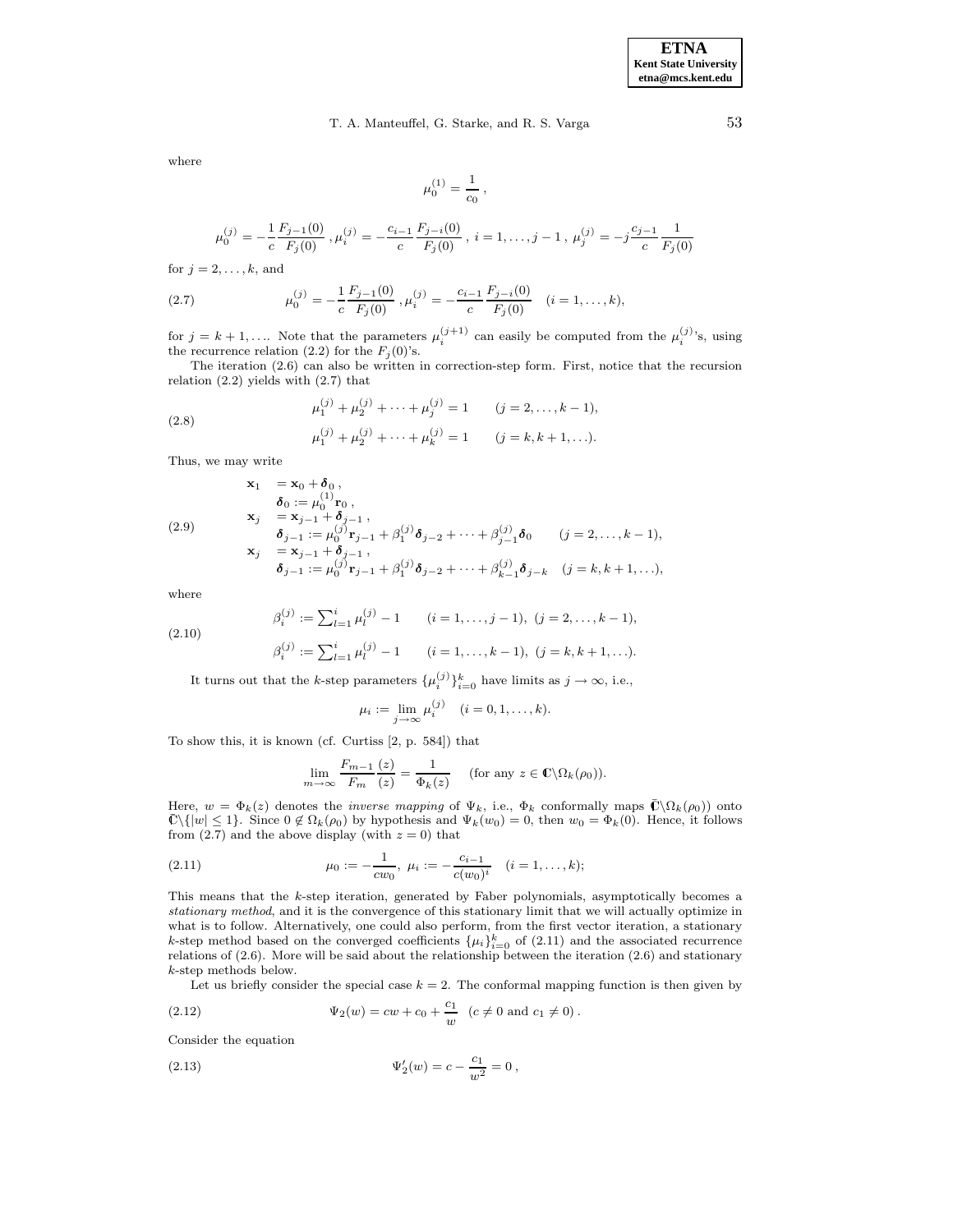.

# 54 Adaptive k-Step Iterative Methods

which yields  $\rho_0 = \sqrt{|c_1|/|c|}$ . In this case,  $\partial \Omega_2(\rho_0)$  is a line segment with end points  $c_0 \pm 2\sqrt{cc_1}$ , which are either both real or a complex conjugate pair. Thus,  $\Psi(w)$  maps the exterior of the disk  $\{w \in \mathbb{C} : |w| \leq \rho_0\}$  conformally onto the exterior of a line segment.

Using (2.6), we obtain the formulas for the associated two-step iteration,

(2.14) 
$$
\mathbf{x}_1 = \mu_0^{(1)} \mathbf{r}_0 + \mathbf{x}_0 ,
$$

$$
\mathbf{x}_j = \mu_0^{(j)} \mathbf{r}_{j-1} + \mu_1^{(j)} \mathbf{x}_{j-1} + \mu_2^{(j)} \mathbf{x}_{j-2} \quad (j = 2, 3, ...),
$$

where

$$
\mu_0^{(1)} = \frac{1}{c_0}, \ \mu_0^{(j)} = -\frac{1}{c} \frac{F_{j-1}(0)}{F_j(0)} \quad (j = 2, 3, \ldots),
$$

$$
\mu_1^{(j)} = -\frac{c_0}{c} \frac{F_{j-1}(0)}{F_j(0)} \quad (j = 2, 3, \ldots),
$$

$$
\mu_2^{(2)} = -2\frac{c_1}{c} \frac{1}{F_2(0)}, \ \mu_2^{(j)} = -\frac{c_1}{c} \frac{F_{j-2}(0)}{F_j(0)} \quad (j = 3, 4, \ldots).
$$

The iteration parameters can be updated using (2.2), which leads to

$$
\mu_0^{(2)} = \frac{c_0}{c_0^2 - 2c^2}, \ \mu_1^{(2)} = c_0 \mu_0^{(2)}, \ \mu_2^{(2)} = \frac{2cc_1}{c_0^2 - 2c^2},
$$

and, for  $j = 3, 4, \ldots$ ,

$$
\mu_0^{(j)} = \frac{1}{c_0 - cc_1\mu_0^{(j-1)}}, \ \mu_1^{(j)} = c_0\mu_0^{(j)}, \ \mu_2^{(j)} = \left[1 - \frac{c_0}{cc_1\mu_0^{(j-1)}}\right]^{-1}
$$

This is exactly the well-known recurrence relation for the parameters of the (two-step) Chebyshev iteration (cf. [11, Sect. 2.5]).

Returning to the general k-step method, for each complex number  $\zeta$  in the z-plane, define the function  $R(\zeta)$  by

$$
R(\zeta) := \begin{cases} \rho_0, \text{ if } \zeta \in \Omega_k(\rho_0), \\ \min \{ \rho : \rho \ge \rho_0 \text{ and } \zeta \in \Omega_k(\rho). \end{cases}
$$

With the assumption that  $0 \notin \Omega_k(\rho_0)$ , the asymptotic convergence factor associated with a k-step method generated by (2.1), for a given set of parameters,  $c, c_0, \ldots, c_{k-1}$ , is given by

$$
(2.15) \qquad \qquad \overline{\lim_{j \to \infty}} \left[ \sup_{\mathbf{e}_0 \neq 0} \frac{\|\mathbf{e}_j\|}{\|\mathbf{e}_0\|} \right]^{1/j} \leq \max_{\zeta \in \sigma(A)} \left\{ \frac{R(\zeta)}{|w_0|} \right\} =: \gamma_k(c, c_0, \dots, c_{k-1}; \sigma(A)),
$$

where  $\mathbf{e}_j := \mathbf{x} - \mathbf{x}_j$  is the error at step j and  $\sigma(A)$  denotes the spectrum of the matrix A of (1.1) (cf. Niethammer and Varga [16, Sect. 4] and Eiermann [3, Sect. 2]). This leads to the problem of choosing  $c, c_0, \ldots, c_{k-1}$  to minimize  $\gamma_k(c, c_0, \ldots, c_{k-1}; \sigma(A))$ . We denote the associated infimum by

(2.16) 
$$
\Gamma_k(\sigma(A)) := \inf_{c, c_0, ..., c_{k-1}} \gamma_k(c, c_0, ..., c_{k-1}; \sigma(A)).
$$

For all practical purposes, the spectrum  $\sigma(A)$  is certainly not known, but some information about the spectrum is usually known, as will be described below. So, we now assume that  $\{\zeta_i\}_{i=1}^p$  are given nonzero points in the complex plane, consisting of real points or conjugate complex pairs of points (because A is a real square matrix), which gives information about the spectrum of A. Based only on this limited information, the problem of  $(2.16)$  is then modified to determining (or approximating) the parameters  $c, c_0, \ldots, c_{k-1}$  that yield the associated infimum,

(2.17) 
$$
\Gamma_k(\{\zeta_i\}_{i=1}^p) := \inf_{c,c_0,\ldots,c_{k-1}} \gamma_k(c,c_0,\ldots,c_{k-1};\{\zeta_i\}_{i=1}^p).
$$

To determine the quantity in (2.17), we must, from (2.15), evaluate the number  $R(\zeta_i)$ . Consider the equation

(2.18) 
$$
\Psi_k(w) = cw + c_0 + \frac{c_1}{w} + \ldots + \frac{c_{k-1}}{w^{k-1}} = \zeta_i.
$$

This equation has  $k$  roots, which are the roots of the associated polynomial

(2.19) 
$$
cw^{k} + (c_0 - \zeta_i)w^{k-1} + \ldots + c_{k-2}w + c_{k-1} = 0.
$$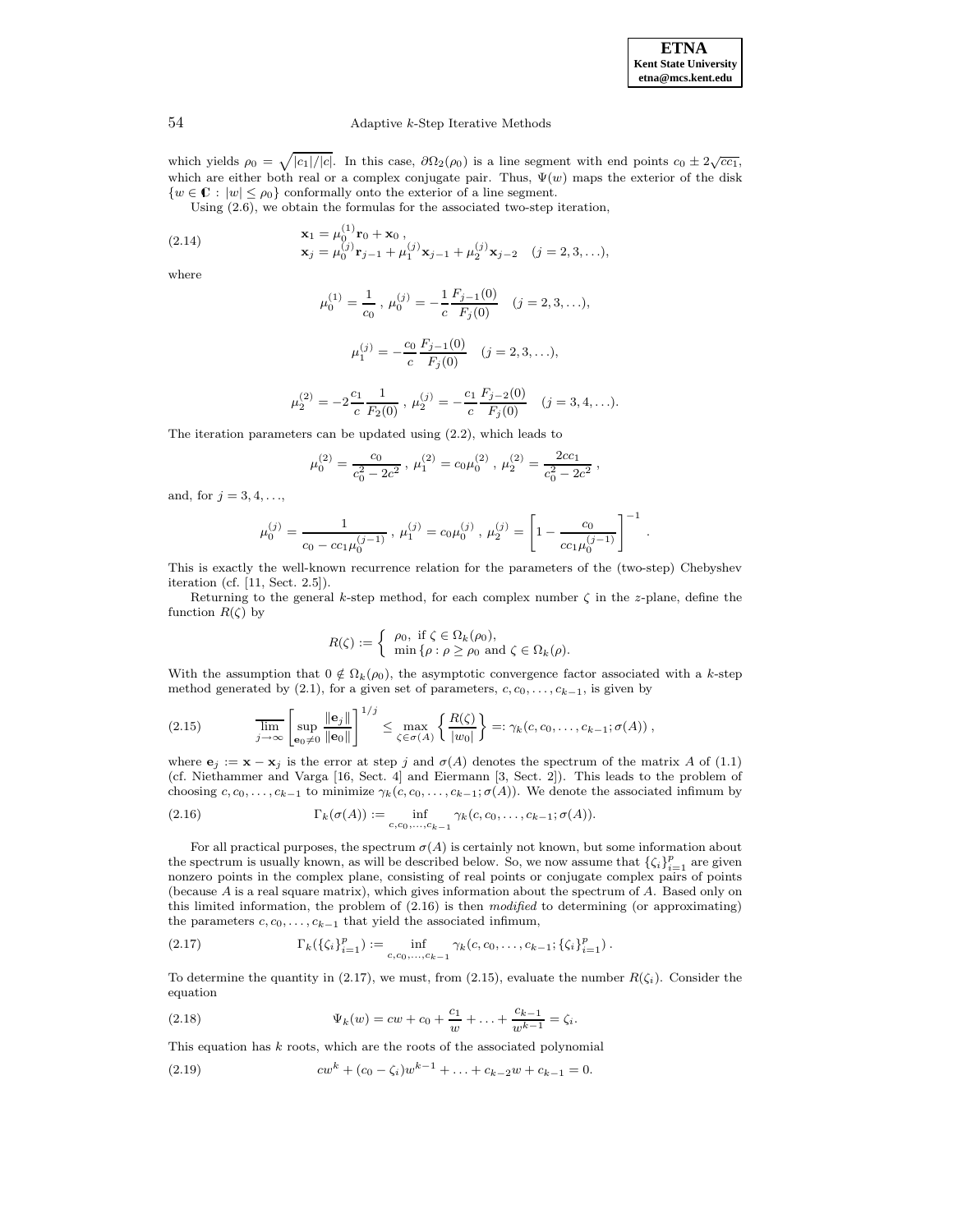We denote these roots by  $\omega_i^{(j)}$ , for  $j = 1, \ldots, k$ . If  $\zeta_i \notin \Omega_k(\rho_0)$ , then one and only one of the roots, say  $\omega_i^{(1)}$ , will satisfy  $|\omega_i^{(1)}| > \rho_0$ . This follows because  $\Psi_k(w)$  is a conformal mapping from the exterior of  $\{w \in \mathbb{C} : |w| \leq \rho_0\}$  onto the exterior of  $\Omega_k(\rho_0)$ . If  $\zeta_i \in \Omega_k(\rho_0)$ , then  $|\omega_i^{(j)}| \leq \rho_0$  for  $j = 1, \ldots, k$ . Thus, in either case, we may define

(2.20) 
$$
R(\zeta_i) := \max\{\rho_0, |\omega_i^{(1)}|, \ldots, |\omega_i^{(k)}|\}.
$$

We now offer a geometrical picture for the convergence factor  $\gamma_k(c, c_0, \ldots, c_{k-1}; {\zeta_i}_{i=1}^p)$  in (2.17). Given the parameters  $c_0, \ldots, c_{k-1}$ , assume that  $0 \notin \Omega_k(\rho_0)$ . Let  $\rho \geq \rho_0$  be the smallest value such that  $\{\zeta_i\}_{i=1}^p \subset \Omega_k(\hat{\rho})$ . Likewise, let  $\hat{\rho}_0$  be the smallest value such that  $0 \in \Omega_k(\hat{\rho}_0)$ . Then, it follows that

(2.21) 
$$
\gamma_k(c, c_0, \dots, c_{k-1}; \{\zeta_i\}_{i=1}^p) = \frac{\hat{\rho}}{\hat{\rho}_0}.
$$

It is important to mention, given any nonzero points  $\{\zeta_i\}_{i=1}^p$  which consist of either real or complex conjugate pairs of points, that

- 
- i)  $\Gamma_k(\{\zeta_i\}_{i=1}^p) = 1$  can occur for certain values of k, and<br>ii)  $\Gamma_k(\{\zeta_i\}_{i=1}^p) < 1$  for all k sufficiently large if and only if the real points of  $\{\zeta_i\}_{i=1}^p$  are all of the same sign.

The first statement, i), can occur, for example, if the nonzero numbers  $\{\zeta_i\}_{i=1}^4$  are chosen to be the fourth roots of  $-1$  and if  $k = 1$ . In this case,  $\Psi_1(w) = cw + c_0$ ,  $\Phi_1(z) = (z - c_0)/c$ , and  $\Omega_1(\rho)$  is a disk with center  $c_0$  and radius  $|\rho c|$ . It is geometrically clear in this case that  $\{\zeta_i\}_{i=1}^d \subset \Omega_1(\rho)$  if and only if  $0 \in \Omega_1(\rho)$ , which implies that  $\gamma_1(c, c_0; \{\zeta_i\}_{i=1}^p) > 1$ , with  $\gamma_1(c, c_0; \{\zeta_i\}_{i=1}^p) \$  $k = 2$ . The second statement, ii), is a theoretical result which is a consequence of the construction in [21] where the Schwarz-Christoffel mapping of polygonal domains is used. (The details for this will be given elsewhere.)

Now, the relation between a *stationary*  $k$ -step iteration and the minimization problem  $(2.17)$  can also be established without any assumption on the conformality of  $\Psi_k$ . In order to do this, we may assume, with the stationary values of (2.11), that  $\mu_k \neq 0$  (since from (2.6), we would otherwise have a stationary  $(k - 1)$ -step method), and we write the k-step iterations as

(2.22) 
$$
\begin{bmatrix} \mathbf{r}_{j-k+1} \\ \vdots \\ \mathbf{r}_{j-1} \\ \mathbf{r}_{j} \end{bmatrix} = \begin{bmatrix} O & I \\ \vdots & \ddots & \ddots \\ O & \dots & O \\ \mu_k I & \dots & \mu_2 I & \mu_1 I - \mu_0 A \end{bmatrix} \begin{bmatrix} \mathbf{r}_{j-k} \\ \vdots \\ \mathbf{r}_{j-2} \\ \mathbf{r}_{j-1} \end{bmatrix}
$$

(cf. [13]). Calling  $C_k$  the block-companion matrix in (2.22) and assuming also that  $\mu_0 \neq 0$  (so that  $C_k$  is actually dependent on A), it can be verified that  $\tau \in \sigma(C_k)$  if and only if  $\tau$  is a (nonzero) solution of

(2.23) 
$$
\tau^{k} - (\mu_1 - \mu_0 \zeta_i) \tau^{k-1} - \mu_2 \tau^{k-2} - \ldots - \mu_k = 0,
$$

where  $\zeta_i \in \sigma(A)$ , and where we denote these zeros of (2.23) by  $\tau_i^{(j)}$  for  $j = 1, \ldots, k$ . In the context of the conformal mapping  $\Phi_k$  and on using (2.11), this yields

$$
c(\tau_i^{(j)}\omega_0) + c_0 + \frac{c_1}{\tau_i^{(j)}\omega_0} + \cdots + \frac{c_{k-1}}{(\tau_i^{(j)}\omega_0)^{k-1}} = \zeta_i.
$$

*i* From (2.18) and (2.20) we see that  $\tau_i^{(j)} = \omega_i^{(j)}/\omega_0$ , and thus,  $|\tau_i^{(j)}| \le R(\zeta_i)/|\omega_0|$ . Equation (2.11) implies a one-to-one correspondence between the parameters  $c, c_0, \ldots, c_{k-1}$  with  $c \neq 0$  and  $\mu_0, \mu_1, \ldots, \mu_k$ , with  $\sum_{i=1}^k \mu_i = 1$ . Therefore, minimizing the spectral radius of the matrix  $C_k$  of  $(2.22)$  leads to

$$
\inf_{\substack{\mu_0, \mu_1, \dots, \mu_k \\ \mu_1 + \dots + \mu_k = 1}} \{ \max_{\substack{1 \le i \le p \\ 1 \le j \le k}} |\tau_i^{(j)}| \} \le \inf_{\substack{c, c_0, c_1, \dots, c_k \\ c \neq 0}} \{ \max_{\substack{1 \le i \le p \\ 1 \le i \le p}} \frac{R(\zeta_i)}{|\omega_0|} \} = \Gamma_k(\{\zeta_i\}_{i=1}^p),
$$

the last equality following from (2.17). The stationary k-step method involves essentially the same min-max problem as the nonstationary method (2.6). It can be shown that for the optimal choice of parameters, there will always be an active constraint and thus the two methods will have the same asymptotic convergence factor.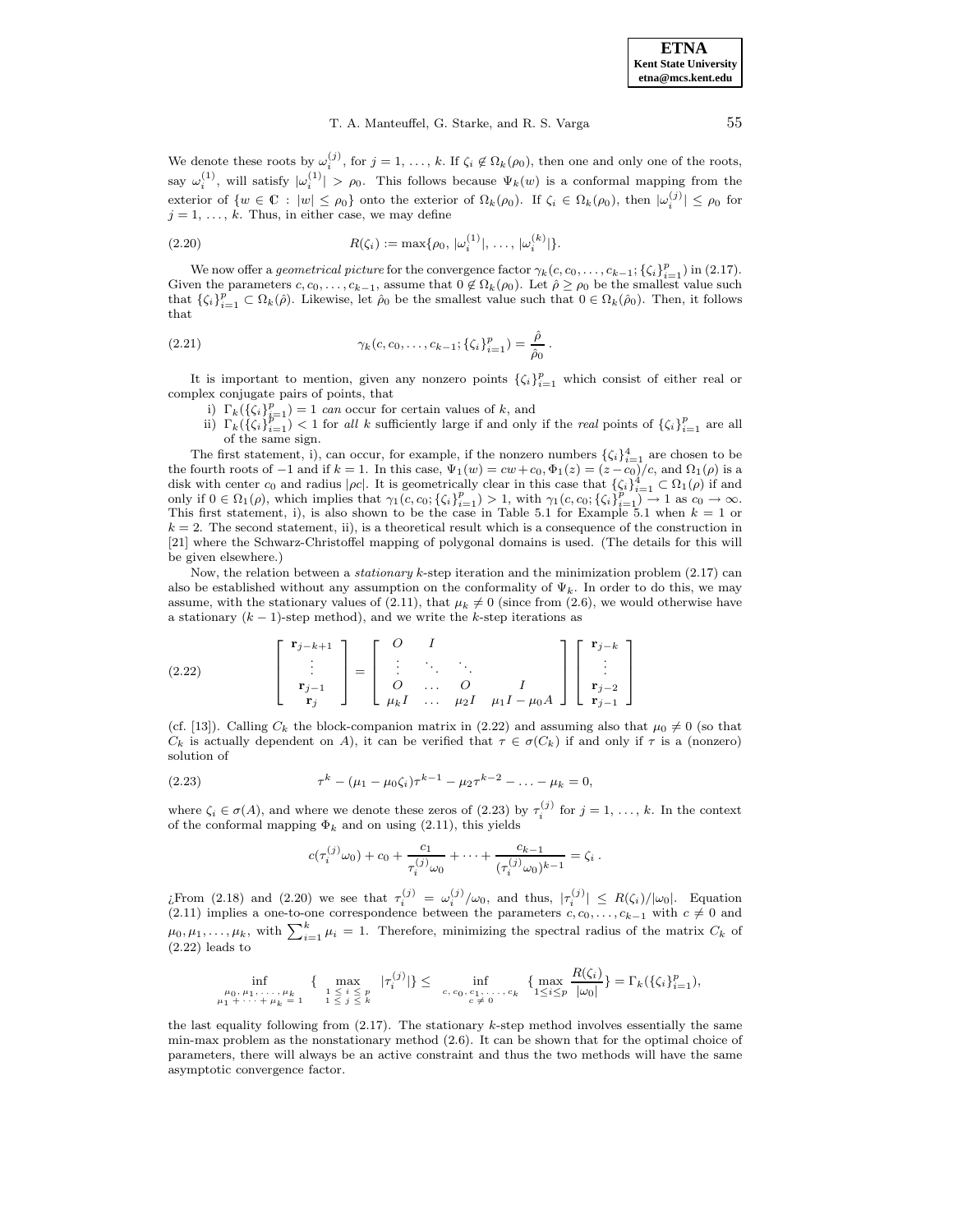#### 56 Adaptive k-Step Iterative Methods

Sets of points  $\{\zeta_1,\ldots,\zeta_p\}$  that approximate  $\sigma(A)$  can be obtained from applying Arnoldi's method, which computes an orthogonal projection of the matrix  $A \in \mathbb{R}^{N \times N}$  onto the Krylov subspace

$$
\mathcal{K}_n(\mathbf{r}_0, A) := \mathrm{span}\{\mathbf{r}_0, A\mathbf{r}_0, \ldots, A^{n-1}\mathbf{r}_0\}.
$$

Arnoldi's method specifically computes an orthonormal basis for  $\mathcal{K}_n(\mathbf{r}_0, A)$ , using a modified Gram-Schmidt procedure. If the columns of  $V_n \in \mathbb{R}^{N \times n}$  contain these basis vectors, the upper Hessenberg matrix  $H_n = V_n^T A V_n \in \mathbb{R}^{n \times n}$  comes out as a by-product from the Arnoldi procedure (see Saad [18, Chapter VI] for details). The *n* eigenvalues of  $H_n$ , the so-called Rayleigh-Ritz values of A, often approximate quite well the spectrum,  $\sigma(A)$  of A. These points are therefore commonly used as a starting point upon which a polynomial iteration can be based.

**3. Algorithms for the Computation of k-Step Iteration Parameters.** Given the  $k + 1$ real parameters  $c \neq 0, c_0, \ldots, c_{k-1}$ , assume that  $0 \notin \Omega_k(\rho_0)$ . We will show below that this is easy to accomplish. As before, we define  $\omega_0$  to be the unique root of largest modulus of

$$
cw + c_0 + \frac{c_1}{w} + \dots + \frac{c_{k-1}}{w^{k-1}} = 0,
$$

or equivalently,  $\omega_0$  is the unique zero of largest modulus of the associated polynomial

$$
cw^k + c_0w^{k-1} + \cdots + c_{k-1} = 0.
$$

Given the set  $\{\zeta_i\}_{i=1}^p$ , let S be the smallest number  $S \ge \rho_0$  such that  $\{\zeta_i\}_{i=1}^p \subset \Omega_k(S)$ . Let  $\omega_j$  be any zero of largest modulus of

(3.1) 
$$
cw + c_0 + \frac{c_1}{w} + \dots + \frac{c_{k-1}}{w^{k-1}} = \zeta_j \ (j = 1, 2, \dots, p),
$$

so that the constraints  $\{\zeta_i\}_{i=1}^p \subset \Omega_k(S)$  imply that  $|\omega_j| \leq S$  for  $j = 1, \ldots, p$ . A straightforward way to compute the solution of  $(2.17)$  is then to solve

(3.2) 
$$
\min_{c, c_0, c_1, ..., c_{k-1} \in \S} \frac{S}{|\omega_0|},
$$

under the constraints  $|\omega_j| \leq S$  for  $j = 1, \ldots, p$ . This is equivalent to

(3.3) 
$$
\min_{c,c_0,c_1,\ldots,c_{k-1}\in\S} -\ln\left(\frac{|\omega_0|}{S}\right),
$$

under the constraints  $\ln(|\omega_j|/S) \leq 0$  for  $j = 1, \ldots, p$ . In the language of nonlinear programming, this means that our aim is the minimization of the objective function

$$
J(c, c_0, \ldots, c_{k-1}) := -\ln\left(\frac{|\omega_0|}{S}\right),\,
$$

subject to the constraints  $\nu_j(c,c_0,\ldots,c_{k-1}) \leq 0$  with

$$
\nu_j(c,c_0,\ldots,c_{k-1}):=\ln\left(\frac{|\omega_j|}{S}\right), (j=1,\ldots,p).
$$

In the form of  $(3.3)$ , we can directly apply the Kuhn-Tucker conditions (see Ciarlet [1, Theorem 9.2-3]) which give necessary conditions for a minimum. These conditions state that there exist multipliers  $\eta_j \geq 0$  such that

$$
\frac{\partial}{\partial c}J(c,c_0,\ldots,c_{k-1})+\sum_{j=1}^p\eta_j\frac{\partial}{\partial c}\nu_j(c,c_0,\ldots,c_{k-1})=0\,,
$$

$$
\frac{\partial}{\partial c_i} J(c, c_0, \dots, c_{k-1}) + \sum_{j=1}^p \eta_j \frac{\partial}{\partial c_i} \nu_j(c, c_0, \dots, c_{k-1}) = 0 \quad (i = 0, 1, \dots, k-1),
$$

where  $\eta_j = 0$  if the corresponding constraint is not active, i.e., when  $\nu_j(c, c_0, \ldots, c_{k-1}) < 0$ . Applied to (3.3), this leads to

$$
\frac{1}{\omega^i\Psi'_k(\omega_0)} = \sum_{j=1}^p \frac{\eta_j}{\omega_j^i\Psi'_k(\omega_j)}
$$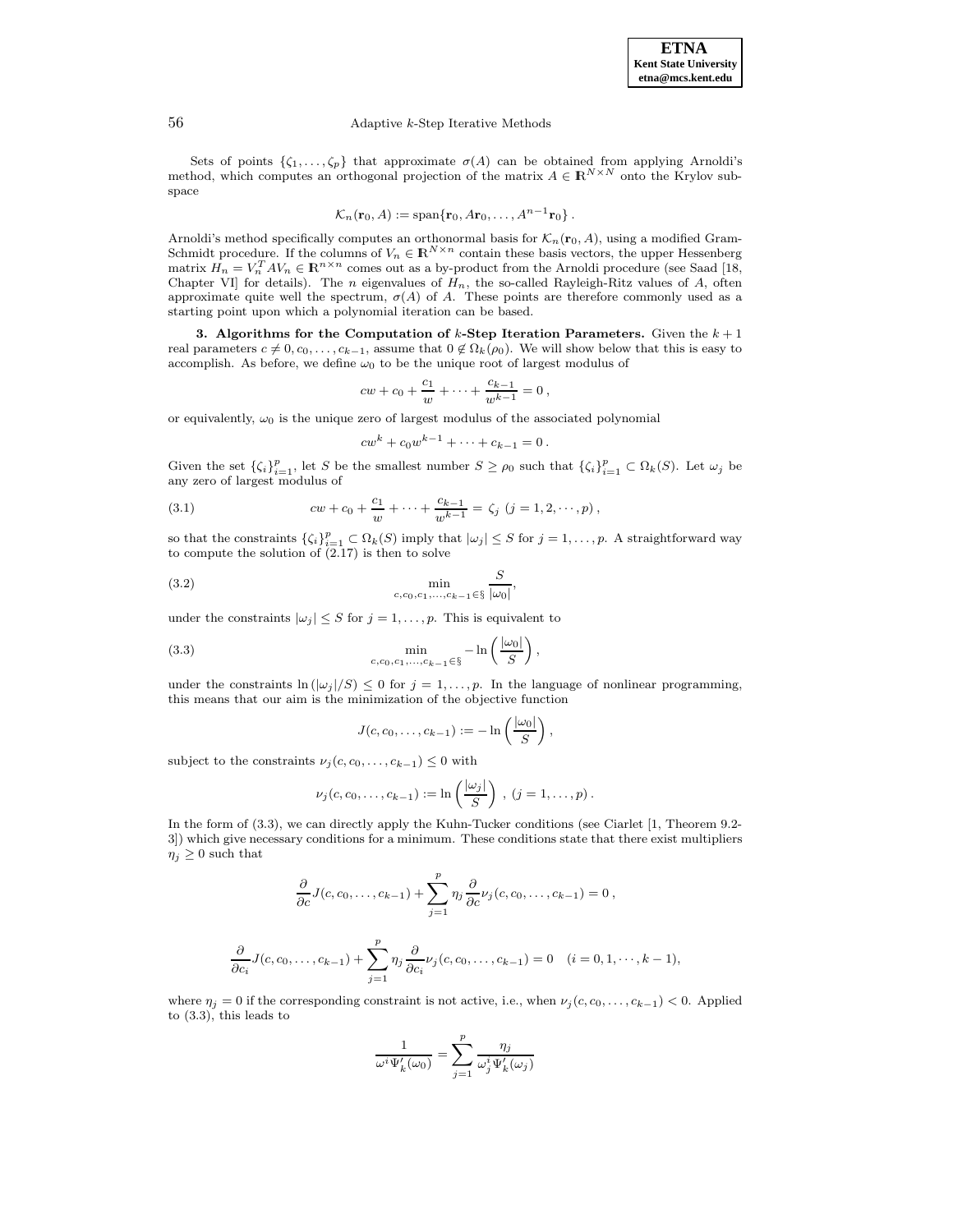for  $i = 0, 1, \ldots, k - 1, k$  where  $\eta_j = 0$  if  $|\omega_j| < S$  and  $\eta_j \ge 0$  if  $|\omega_j| = S$ . Efficient algorithms for the solution of such constrained optimization problems make use of the gradients of the objective as well as the constraint functions (cf. Gill et al. [6, Ch. 6]).

We have to make sure that our starting guess satisfies  $0 \notin \Omega_k(\rho_0)$  and that this condition is maintained in the course of the optimization procedure. This can be implemented as an additional constraint in the optimization problem. As an initial guess for the k-step parameters  $c, c_0, c_1, \ldots, c_{k-1}$ for starting the optimization procedure, one can choose, for example,  $c_1 = \cdots = c_{k-1} = 0$  and  $c, c_0 \neq 0$ . This is equivalent to a one-step method, and the condition  $0 \notin \Omega_k(\rho_0)$  is trivially fulfilled since  $\Omega_k(\rho_0) = \{c_0\}$  with  $\rho_0 = 0$ . In practice, it is more appropriate to use the optimal  $(k-1)$ -step parameters, with  $c_{k-1} = 0$ , as a starting guess for the optimization routine for the k-step parameters.

Again, in practice, we are not necessarily interested in exactly solving the above min-max problem. Instead, we are satisfied with parameters which only nearly minimize (2.17) if these parameters can be obtained with less expense. For some  $q \in \mathbb{N}$ , let us consider

(3.4) 
$$
\min_{c,c_0,c_1,\dots,c_{k-1}} \frac{1}{|\omega_0|} \left( \sum_{j=1}^p |\omega_j|^{2q} \right)^{1/2q} =: \frac{1}{|\tilde{\omega}_0|} \left( \sum_{j=1}^p |\tilde{\omega}_j|^{2q} \right)^{1/2q}.
$$

For the solution of this problem, we obtain

$$
(3.5) \qquad \frac{1}{|\tilde{\omega}_0|} \max_{1 \le j \le p} |\tilde{\omega}_j| \le \frac{1}{|\tilde{\omega}_0|} \left( \sum_{j=1}^p |\tilde{\omega}_j|^{2q} \right)^{1/2q} \le p^{1/2q} \min_{c,c_0,c_1,\ldots,c_{k-1}} \frac{1}{|\omega_0|} \max_{1 \le j \le p} |\omega_j|,
$$

i.e., for sufficiently large  $q$ , the solution of  $(3.4)$  will be close to optimal for the original minimization problem (2.17). In actual computations, these two problems will be much more closely connected than the above estimate predicts. We will see in Section 5 that the solution of (3.4) already leads to useful k-step parameters for moderate values of  $q$ .

We close this section with some remarks on the numerical solution of  $(3.4)$ . First, we are free to choose  $\tilde{\omega}_0 = 1$  which leads to  $\Psi_k(1) = c + c_0 + \cdots + c_{k-1} = 0$ , eliminating one of the parameters, say, c. From this, we are led to the unconstrained minimization problem

(3.6) 
$$
\min_{c_0, c_1, ..., c_{k-1}} \sum_{j=1}^p |\omega_j|^{2q}
$$

which we can again solve using the gradients

$$
\frac{\partial}{\partial c_i} \sum_{j=1}^p |\omega_j|^{2q} = \sum_{j=1}^p |\omega_j|^{2q} \text{Re}\left[ \left( 1 - \frac{1}{\omega_j^{i+1}} \right) \frac{1}{\Psi_k'(\omega_j)} \right] \quad (i = 0, 1, \dots, k-1).
$$

The application of standard minimization routines to this formulation usually yields a solution after a small number of iterative steps. In each step, the computation of  $\omega_j$ ,  $1 \leq j \leq p$  amounts to finding a root of largest modulus of a polynomial of degree k. Clearly, the solution of such an unconstrained optimization problem for a differentiable function is much less expensive than the constrained optimization problem associated with (3.3). In our computational experiments, to be presented in Section 5, we used the MATLAB optimization toolbox. The procedures for unconstrained, as well as for constrained, optimization make use of gradients by means of a quasi-Newton scheme as described in [6, Ch. 6].

**4. Strategies for the Adaptive Implementation.** In this section, we generalize certain techniques, developed in [12] for  $k = 2$ , to the case of general k-step methods. Let us suppose that the iteration was initiated with some choice of parameters  $c, c_0, \ldots, c_{k-1}$ , based on a priori knowledge of  $\sigma(A)$ , perhaps from a hybrid strategy involving a GMRES iteration. The adaptive strategy will be based on new information which is collected while carrying out the k-step method. After a certain number of iterations, say  $n_0$ , we begin computing an orthogonal basis of the space spanned by the consecutive residuals  $\mathbf{r}_{n_0}, \ldots, \mathbf{r}_{n_0+n-1}$ . Again, this can be accomplished by a modified Gram-Schmidt process, i.e., on starting with  $\mathbf{w}_1 = \mathbf{r}_{n_0}/\beta$  with  $\beta := ||\mathbf{r}_{n_0}||_2$  for  $j = 1, 2, ..., n$ , we compute

(4.1) 
$$
\begin{cases} \hat{\mathbf{w}}_{j+1} = \mathbf{r}_{n_0+j} , \\ \hat{h}_{i,j} = \mathbf{w}_i^T \hat{\mathbf{w}}_{j+1} , \hat{\mathbf{w}}_{j+1} = \hat{\mathbf{w}}_{j+1} - \hat{h}_{i,j} \mathbf{w}_i , i = 1, \ldots, j , \\ \hat{h}_{j+1,j} = ||\hat{\mathbf{w}}_{j+1}||_2 , \mathbf{w}_{j+1} = \hat{\mathbf{w}}_{j+1} / \hat{h}_{j+1,j} . \end{cases}
$$

The matrix  $W_n = [\mathbf{w}_1, \dots, \mathbf{w}_n]$  contains an orthonormal basis for the subspace spanned by  $\mathbf{r}_{n_0}, \ldots, \mathbf{r}_{n_0+n-1}$ . The residual  $\mathbf{r}_{n_0}$  can be expected to be a pre-filtered residual, i.e., a vector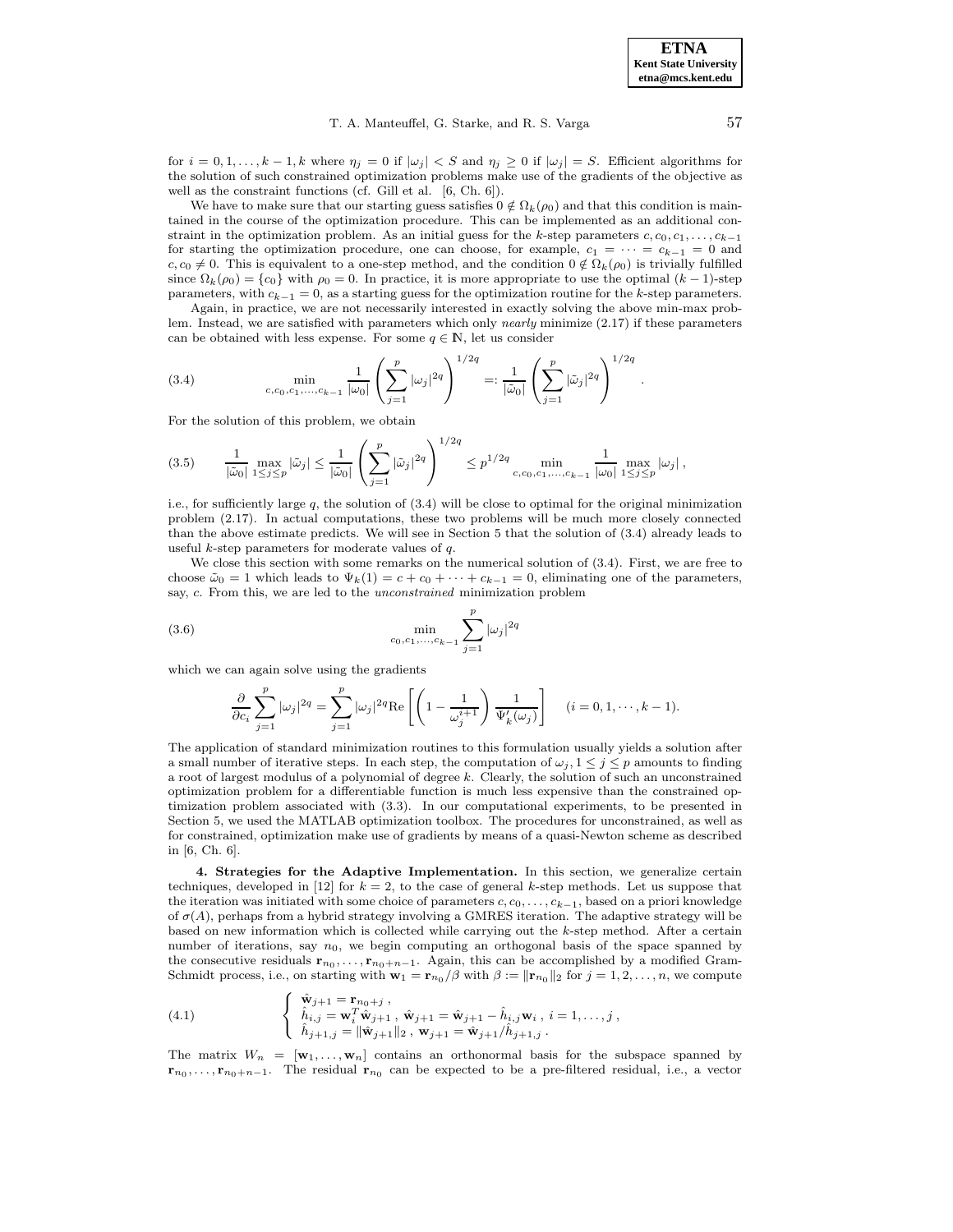#### 58 Adaptive k-Step Iterative Methods

rich in just a few eigenvector components corresponding to dominant eigenvalues of the k-step iteration operator. Thus, the vectors  $\mathbf{r}_{n_0}, \ldots, \mathbf{r}_{n_0+n-1}$  may be nearly linearly dependent. Numerical difficulties can be avoided by applying a rank-revealing variation of the modified Gram-Schmidt process to the least-squares problem

(4.2) 
$$
\min_{\pi_0, ..., \pi_{n-1}} \|\mathbf{r}_{n_0} + \sum_{k=1}^n \pi_k \mathbf{r}_{n_0+k}\|_2.
$$

If the scalar  $\hat{h}_{j+1,j}$  in (4.1) becomes small relative to  $\left(\sum_{k=1}^{j+1} \hat{h}_{k,j}^2\right)^{1/2} = \|\hat{\mathbf{w}}_{j+1}\|_2$ , then problem  $(4.2)$  is nearly consistent and should be restricted to  $n = j$ .

The roots of the polynomial equation

 $\tau^{n} + \pi_{n-1}\tau^{n-1} + \cdots + \pi_1\tau + \pi_0 = 0$ 

then coincide with the eigenvalues of the Hessenberg matrix  $\hat{H}_n$  due to the equivalence of the (modified) Arnoldi process and the polynomial minimization problem (4.2) (cf. Saad [18, Theorem 6.1 and remarks thereafter]). It should also be mentioned that this least-squares algorithm is exactly what was called the "modified power method" in [12].

As pointed out in Section 2, the k-step parameters tend to the stationary values

$$
\mu_0 = -\frac{1}{c\omega_0}, \ \mu_i = -\frac{c_{i-1}}{c(\omega_0)^i} \ (i = 1, \dots, k).
$$

If we again use the normalization  $c + c_0 + c_1 + \cdots + c_{k-1} = 0$ , i.e.,  $\omega_0 = 1$ , then

$$
\mu_0 = -\frac{1}{c}, \ \mu_i = -\frac{c_{i-1}}{c} \ (i = 1, \ldots, k).
$$

In order to set up a connection between the orthogonal section of the iteration operator and the orthogonal section for  $A$ , it is convenient to recall from  $(2.22)$  that

$$
\left[\begin{array}{c} \mathbf{r}_{j-k+1} \\ \vdots \\ \mathbf{r}_{j-1} \\ \mathbf{r}_{j} \end{array}\right] = \left[\begin{array}{cccc} O & I \\ \vdots & \ddots & \ddots \\ O & \cdots & O \\ \mu_{k}I & \cdots & \mu_{2}I \end{array}\right] \left[\begin{array}{c} \mathbf{r}_{j-k} \\ \vdots \\ \mathbf{r}_{j-2} \\ \mathbf{r}_{j-1} \end{array}\right],
$$

and that therefore the eigenvalues of the block companion matrix  $C_k$  determine the convergence rate of the k-step method. The eigenvalues of  $\hat{H}_n$  may be viewed as approximations to the extreme eigenvalues of this companion matrix.

As stated above, for  $\mu_0 \neq 0$ , if  $\lambda \in \sigma(A)$ , then each solution of

$$
\tau^{k} - (\mu_1 - \mu_0 \lambda) \tau^{k-1} - \mu_2 \tau^{k-2} - \dots - \mu_k = 0
$$

is an eigenvalue of  $C_k$  in (2.22). Conversely, if  $\tau \in \sigma(C_k)$ , then

$$
\lambda = -\frac{1}{\mu_0} \left[ \tau - \mu_1 - \frac{\mu_2}{\tau} - \dots - \frac{\mu_k}{\tau^{k-1}} \right] = c\tau + c_0 + \frac{c_1}{\tau} + \dots + \frac{c_{k-1}}{\tau^{k-1}}
$$

is an eigenvalue of A. This implies that an eigenvalue estimate  $\hat{\tau} \in \sigma(\hat{H}_n)$  for the k-step iteration operator leads to an eigenvalue estimate

$$
\hat{\lambda} = -\frac{1}{\mu_0} \left[ \hat{\tau} - \mu_1 - \frac{\mu_2}{\hat{\tau}} - \dots - \frac{\mu_k}{\hat{\tau}^{k-1}} \right] = c\hat{\tau} + c_0 + \frac{c_1}{\hat{\tau}} + \dots + \frac{c_{k-1}}{\hat{\tau}^{k-1}}
$$

for the matrix A.

Using this technique, new points  $\hat{\zeta}_1,\ldots,\hat{\zeta}_{\hat{p}}$  are obtained which give new information on the spectrum of  $A$ , and these new points can be used to *modify* our existing  $k$ -step method. In analogy with the procedure described in  $[12, Section 6]$ , we merge these newly obtained eigenvalue estimates with those of the previous set of points  $\zeta_1,\ldots,\zeta_p$  that determined the initial near-optimal k-step method. This merging avoids discarding useful previous information on the location of  $\sigma(A)$ .

Finally, we would like to point out that we will not always recommend using the above adaptive procedure. Instead, one compares the observed convergence behavior of the existing k-step method with its *predicted* convergence factor. If the iteration is converging as predicted, or nearly so, then there is no need to find new parameters. If the convergence is significantly slower than predicted, then one of two adaptive procedures is recommended. If the iteration parameters  $\mu_i^{(j)}$  have reached their limit values  $\mu_i$  as in (2.11), the method described above should be used. If the limit values have not been reached, then a hybrid method that employs a fixed number of GMRES steps should be implemented and the Arnoldi roots used as new eigenvalue estimates.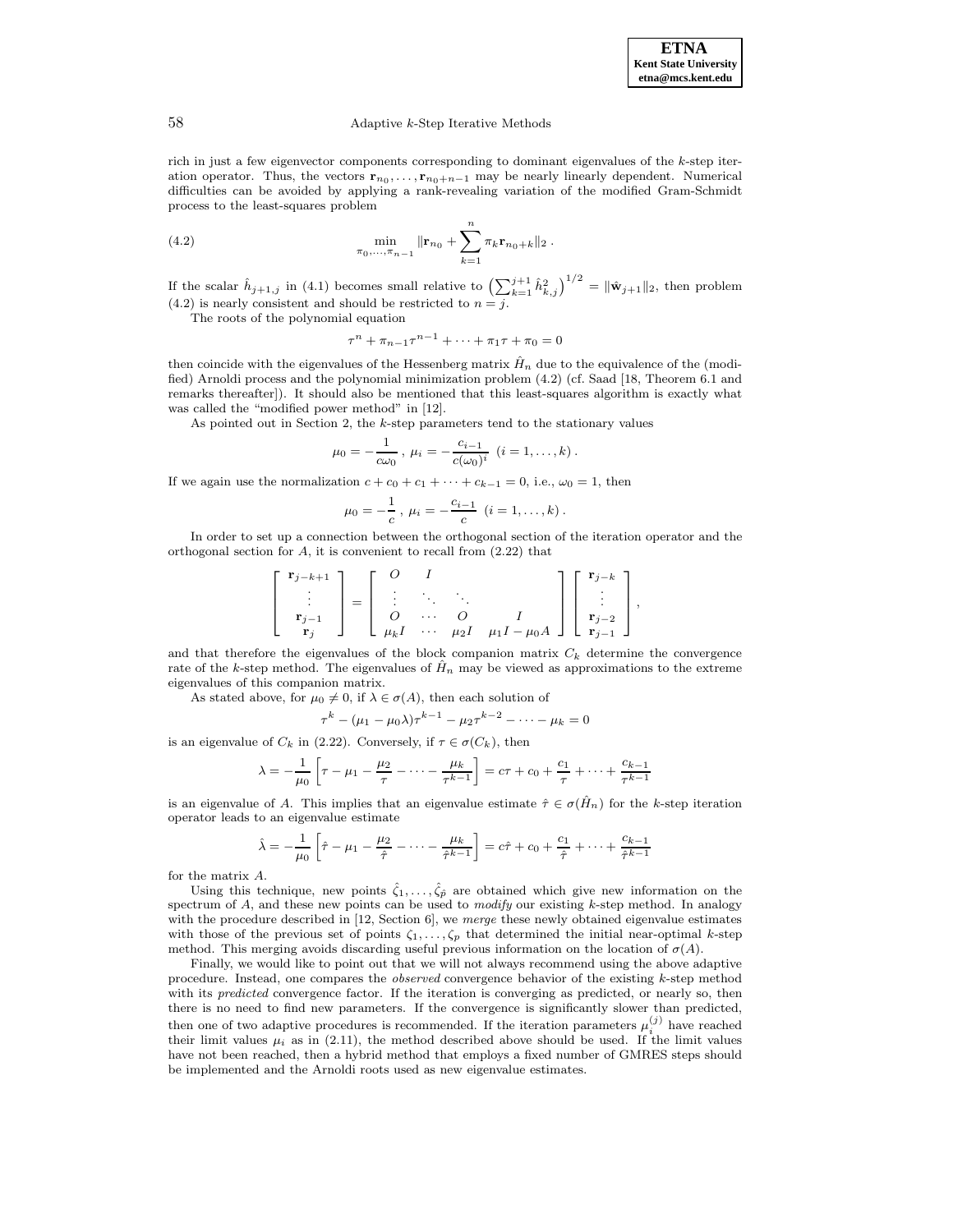#### T. A. Manteuffel, G. Starke, and R. S. Varga 59

**5. Computational Experiments.** We will now illustrate the convergence behavior of our adaptive k-step algorithm in two examples.

EXAMPLE 5.1. We start with a normal matrix A in  $\mathbb{R}^{256\times256}$  with eigenvalues uniformly distributed in the half-annulus

$$
\{z \in \mathbb{C} : 0.5 \le |z| \le 1, \text{ Re} z \ge 0\}
$$

(cf. [14, Example 1]). At first, we compute the near-optimal k-step methods ( $1 \leq k \leq 8$ ), for various values of  $q$ , with respect to the *exact* spectrum of  $A$ . The corresponding convergence factors (i.e., estimates of  $\gamma_k(c, c_0, \ldots, c_{k-1}; \sigma(A)$  of (2.15)) are shown in Table 5.1. Since some of the eigenvalues of A are located on the imaginary axis, (cf. Fig. 5.1), the 1- and 2-step methods will not converge here. This example shows that higher-degree k-step methods are convergent in cases where the Chebyshev (2-step) method cannot converge, since there is no circle or ellipse that separates the spectrum from the origin. Clearly, if we solve the minimization problem (2.16) exactly ( $q = \infty$ ), the associated convergence factors are nonincreasing as  $k$  increases. Apparently, this is not always true for finite  $q$ , as Table 5.1 shows.

TABLE  $5.1$ k-step convergence factors for Example 5.1 with respect to exact eigenvalues

| $_{k}$         | $q=1$  | $q=2$  | $q=3$  | $q=4$  | $=\infty$ |
|----------------|--------|--------|--------|--------|-----------|
| 1              |        |        |        |        |           |
| $\overline{2}$ |        |        |        |        |           |
| 3              |        |        | 0.9996 | 0.9997 | 0.9995    |
| 4              |        | 0.9933 | 0.9834 | 0.9857 | 0.9736    |
| 5              |        | 0.9828 | 0.9784 | 0.9782 | 0.9645    |
| 6              | 0.9986 | 0.9893 | 0.9763 | 0.9762 | 0.9567    |
| 7              | 0.9889 | 0.9792 | 0.9828 | 0.9786 | 0.9481    |
| 8              | 0.9810 | 0.9735 | 0.9702 | 0.9673 | 0.9383    |

In order to choose the optimal  $k$ , we compute the "cost factors"

(5.1) 
$$
f_k(q) := -(\varepsilon + k) \lceil \frac{1}{\log \kappa_k(q)} \rceil.
$$

In (5.1) and in the sequel,  $\kappa_k(q)$  always denotes the first term in (3.5), i.e.,

$$
\kappa_k(q) := \frac{1}{|\tilde{\omega}_0|} \max_{1 \le j \le p} |\tilde{\omega}_j|,
$$

which is the convergence factor, measured in the maximum norm, associated with the optimal parameters with respect to the  $l^{2q}$ -norm. If  $\varepsilon$  denotes the average number of non-zero elements per row in the matrix A, then  $\kappa_k(q)$  is the number of vector operations "expected" to be carried out in order to reduce the error by a factor of 10. For example, we chose  $\varepsilon = 5$ , in (5.1), though it should be noted that a more realistic cost factor should also depend on the particular machine used. The results are given in Table 5.2.

TABLE  $5.2$ k-step cost factors for Example 5.1 with respect to exact eigenvalues

| $_{k}$ | $q=1$    | $q=2$    | $q=3$    | $q=4$    | $=\infty$ |
|--------|----------|----------|----------|----------|-----------|
| 1      | $\infty$ | $\infty$ | $\infty$ | $\infty$ | $\infty$  |
| 2      | $\infty$ | $\infty$ | $\infty$ | $\infty$ | $\infty$  |
| 3      | $\infty$ | $\infty$ | 4168     | 61168    | 37552     |
| 4      | $\infty$ | 3078     | 1242     | 1449     | 783       |
| 5      | $\infty$ | 1330     | 1060     | 1050     | 640       |
| 6      | 17523    | 2354     | 1067     | 1056     | 572       |
| 7      | 2496     | 1320     | 1596     | 1284     | 528       |
| 8      | 1560     | 1118     | 1001     | 910      | 481       |

It is of interest to point out that, because the half-annulus of Example 5.1 is a compact set which excludes the origin, there is a unique  $\Phi(z)$  which conformally maps the exterior of the half-annulus onto  $\{w \in \mathbb{C} : |w| > 1\}$ , with  $\Phi(\infty) = \infty, \Phi'(\infty) > 0$ , and  $|\Phi(0)| = |\omega_0| > 1$ . (We note that because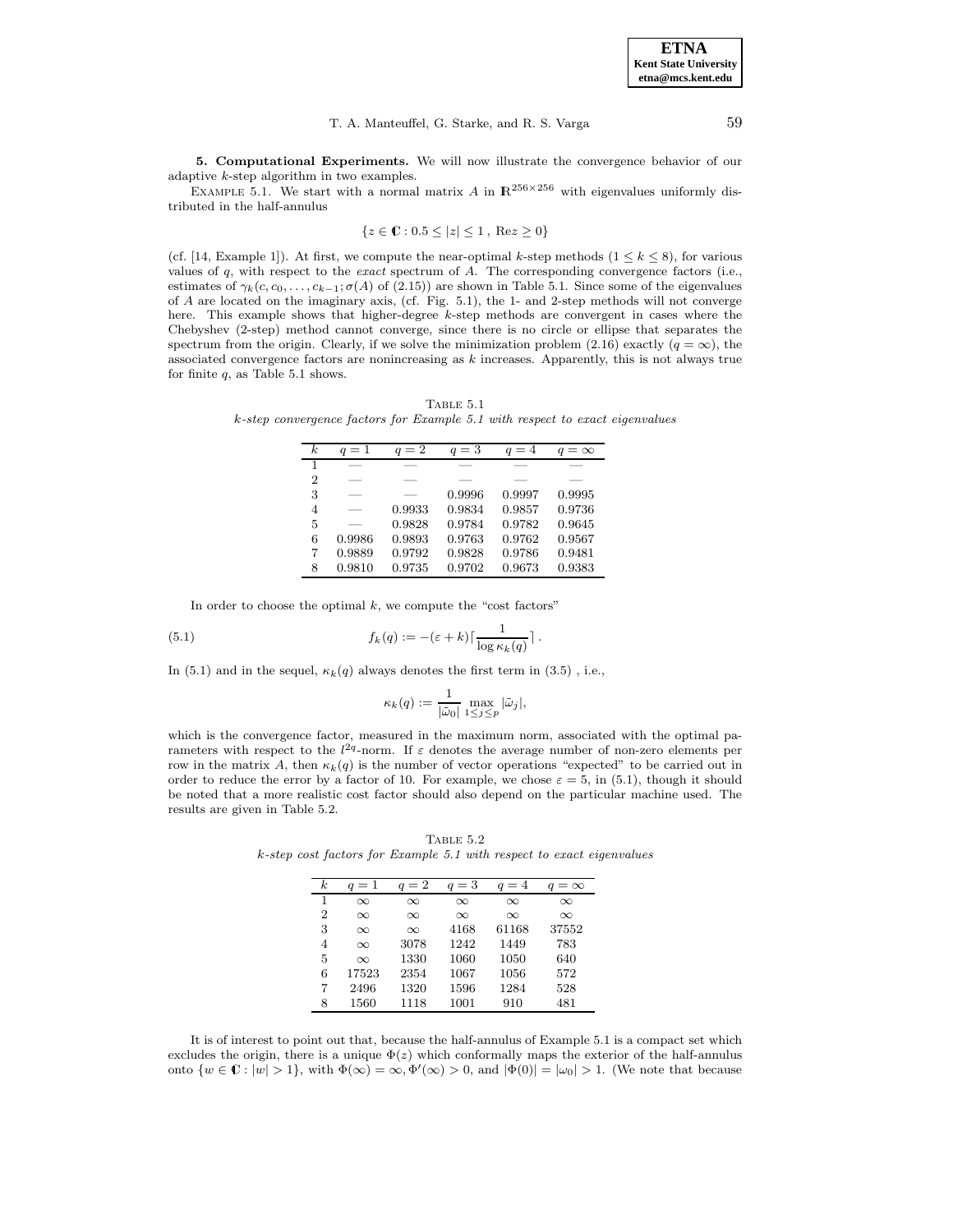.

## 60 Adaptive k-Step Iterative Methods

of the corners of the half-annulus, the inverse mapping of  $\Phi(z)$ , namely  $\Psi(w)$ , cannot be of the form (2.1) for any  $k \in \mathbb{N}$ .) By definition, we have

$$
\kappa_k(\infty) \ge \kappa_{k+1}(\infty) \ge \cdots \ge \frac{1}{|\omega_0|}
$$
, with  $\lim_{k \to \infty} \kappa_k(\infty) = \frac{1}{|\omega_0|}$ 

Hence, on writing

$$
\frac{-1}{\log \kappa_k(\infty)} =: \frac{1}{\log |\omega_0|} + \epsilon_k, \text{ where } \epsilon_k \ge \epsilon_{k+1} \text{ for all } k \text{ and } \lim_{k \to \infty} \epsilon_k = 0,
$$

it follows that the cost factors  $f_k(\infty)$  can be expressed as

$$
f_k(\infty) = (\epsilon + k) \left\{ \frac{-1}{\log \kappa_k(\infty)} \right\} = \frac{k}{\log |\omega_0|} + k \delta_k + \frac{\epsilon}{\log |\omega_0|} + \epsilon \delta_k.
$$

But this shows that these cost factors grow at least *linearly* in k as  $k \to \infty$ , and are consequently, unbounded as  $k \to \infty$ . Hence, there always exists a least  $k \in \mathbb{N}$  which minimizes these cost factors (for  $q = \infty$ ). The final column of Table 5.4 indicates this, and this is the main reason why optimized k-step methods are attractive in practical situations.

In practice, the construction of  $k$ -step parameters has to be based on estimates of the eigenvalues of A, rather than on exact eigenvalues of A. We applied our k-step algorithm to the 16 Rayleigh-Ritz values obtained from the Arnoldi process, and these Rayleigh-Ritz values are indicated by asterisks in Figure 5.1. Also shown in Figure 5.1 are the level curves

$$
\partial\Omega_k(\rho) = \{ z = \Psi_4(w) : |w| = \rho \}
$$

for  $\rho = \kappa$  (the associated convergence factor) and  $\rho = 1$  for a 4-step method with  $q = 4$ , constructed by the above procedure. The fact that the entire spectrum is contained inside the level curve corresponding to  $\rho = 1$  implies that this 4-step method will converge.



Fig. 5.1. 4-step level lines Example 5.1

Example 5.2. This example is very similar to that of [21, Example 6.2], and arises from the discretization of the elliptic boundary value problem,

(5.2) 
$$
-\Delta u + \mu u_x = f, \quad (x, y) \in U = (0, 1) \times (0, 1), u(x, y) = 0, \quad (x, y) \in \partial U,
$$

by central differences. We solve this boundary value problem on a grid with 32 interior points in each direction, leading to a linear system of dimension 1024. Moreover, we chose  $\mu$  in such a way that  $\mu h/2$ , the associated grid Reynolds number, equals 2. In practice, one would, of course,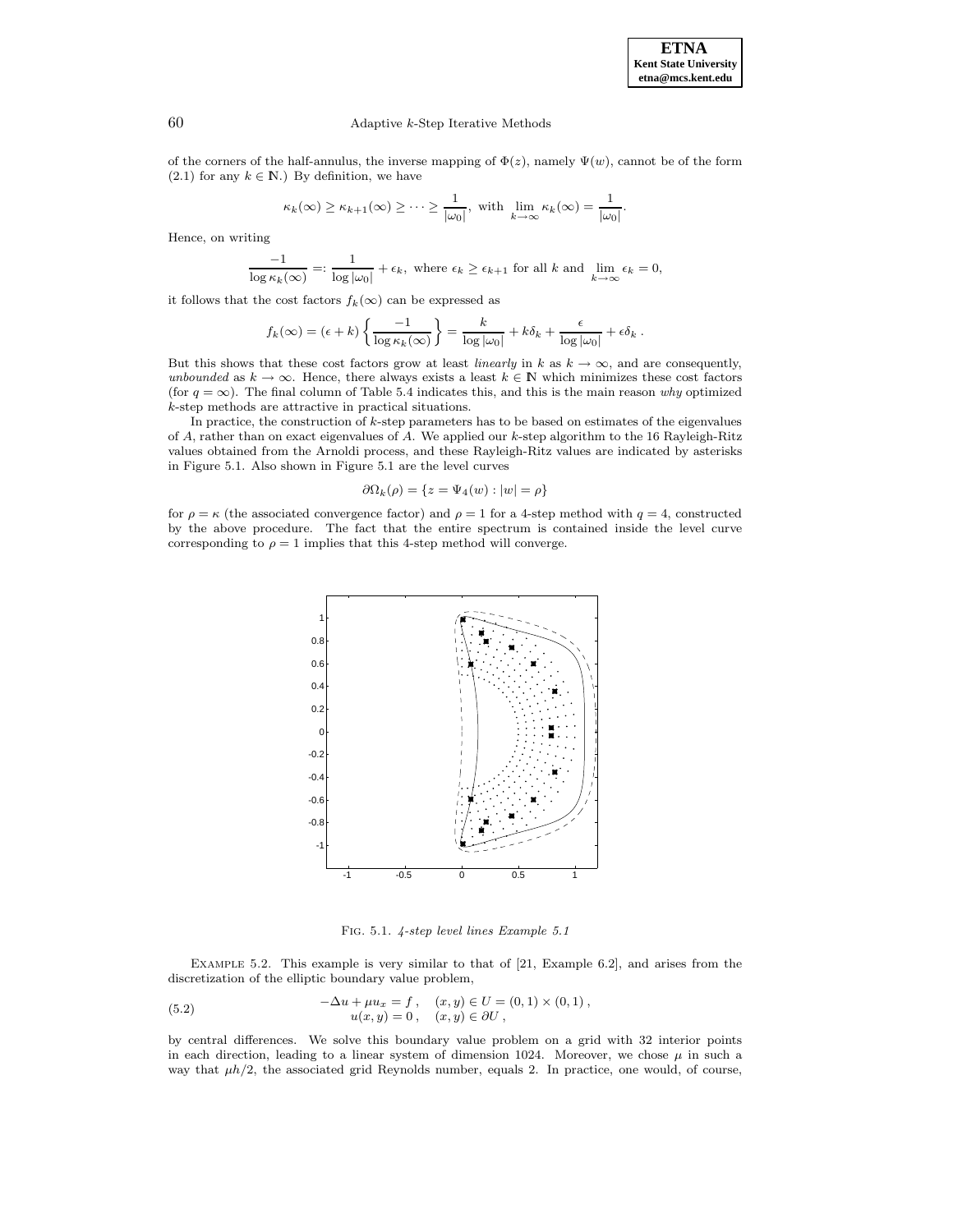#### T. A. Manteuffel, G. Starke, and R. S. Varga 61

not apply an iterative scheme directly to this linear system but to a suitably preconditioned one. Since our goal is to investigate the underlying basic iterative process and since we want to keep our results transparent, we use the non-preconditioned linear system as our example. We would expect, however, the same qualitative results from investigating a preconditioned problem and, of course, from problems of larger size.

| k. | $q=1$  | $q=2$  | $q=3$  | $q=4$  | $q = \infty$ |
|----|--------|--------|--------|--------|--------------|
| 1  | 0.8669 | 0.8674 | 0.8681 | 0.8682 | 0.8639       |
| 2  | 0.8327 | 0.8201 | 0.8099 | 0.8030 | 0.7812       |
| 3  | 0.8294 | 0.8052 | 0.7886 | 0.7786 | 0.7488       |
| 4  | 0.8134 | 0.7659 | 0.7335 | 0.7149 | 0.6976       |
| 5  | 0.7992 | 0.7265 | 0.7259 | 0.7223 | 0.6950       |
| 6  | 0.7928 | 0.7356 | 0.7340 | 0.7306 | 0.6876       |
| 7  | 0.7658 | 0.7424 | 0.7419 | 0.7408 | 0.6870       |
| 8  | 0.7398 | 0.7434 | 0.7464 | 0.7444 | 0.6863       |

TABLE  $5.3$ k-step convergence factors for Example 5.2 with respect to exact eigenvalues

|                                                                       | TABLE 5.4 |  |  |
|-----------------------------------------------------------------------|-----------|--|--|
| k-step cost factors for Example 5.2 with respect to exact eigenvalues |           |  |  |

| $\boldsymbol{k}$ | $q=1$ | $q=2$ | $=$ 3 | $q=4$ | $=$ $\infty$ |
|------------------|-------|-------|-------|-------|--------------|
| 1                | 96    | 96    | 96    | 96    | 96           |
| 2                | 91    | 84    | 77    | 77    | 70           |
| 3                | 104   | 88    | 80    | 80    | 64           |
| 4                | 108   | 81    | 72    | 63    | 63           |
| 5                | 110   | 80    | 80    | 80    | 70           |
| 6                | 110   | 88    | 88    | 88    | 77           |
| 7                | 108   | 96    | 96    | 96    | 84           |
| 8                | 104   | 104   | 104   | 104   | 91           |

Interestingly, Table 5.4 shows that the optimal  $k$  with respect to the estimated cost factor for the exact eigenvalues is reached here at a relatively low degree, namely  $k = 4$ . When we start with a random right hand side **b** and zero initial guess **x**0, we see in Table 5.5 that, with respect to the Rayleigh-Ritz values obtained after 16 Arnoldi steps, the lowest cost factor is again obtained for the 4-step method, with  $q = 4$ .

TABLE  $5.5$ 

k-step convergence and cost factors for Example 5.2, with respect to 16 Rayleigh-Ritz values, and a random right hand side

| k.             | $\kappa$ | cost factor |
|----------------|----------|-------------|
| 1              | 0.8936   | 126         |
| $\overline{2}$ | 0.8680   | 119         |
| 3              | 0.8541   | 120         |
| $\overline{4}$ | 0.8138   | 108         |
| 5              | 0.8191   | 120         |
| 6              | 0.8185   | 132         |
| 7              | 0.8203   | 144         |
| 8              | 0.8107   | 143         |

In Figure 5.2 we can see that the spectrum of the associated matrix is well captured by the level curve with  $\rho = \kappa$ , corresponding to the optimal 4-step method with  $q = 4$ . Indeed, Figure 5.3 shows that the actual convergence of this 4-step method (solid line) is fast and smooth.

For comparison, we also include, in Figure 5.3, GMRES(16), the restarted version of GMRES [19] (dashed line), the hybrid GMRES algorithm by Nachtigal, Reichel and Trefethen [15] (dash-dotted line), and transpose-free QMR method of Freund [5] (dotted line). The hybrid GMRES algorithm uses the residual polynomial obtained after 16 steps of GMRES and performs the corresponding iteration repeatedly by means of Richardson iteration. For the transpose-free QMR method, both starting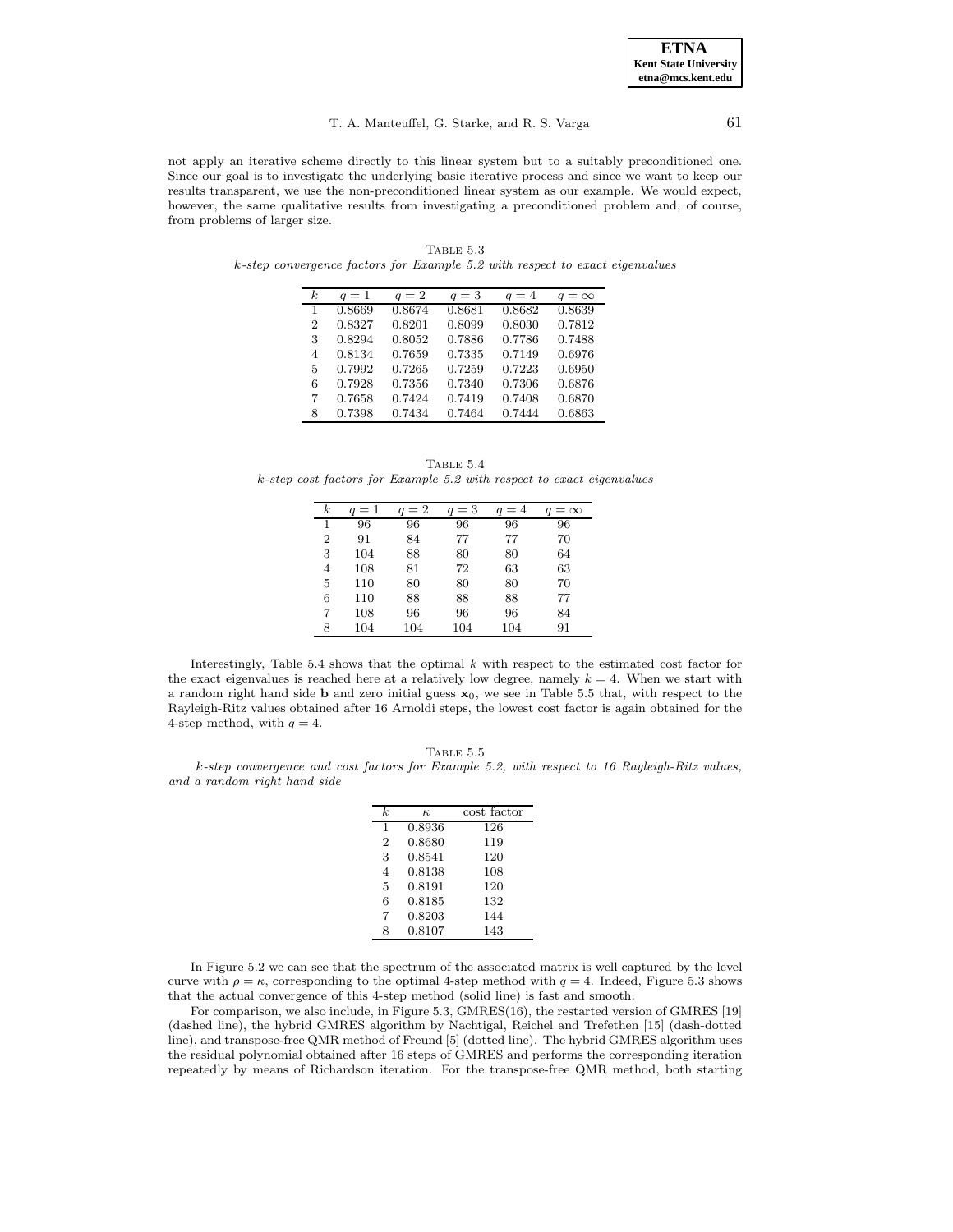62 Adaptive k-Step Iterative Methods



Fig. 5.2. 4-step level lines for Example 5.2, random right hand side



Fig. 5.3. convergence behavior for Example 5.2, random right hand side

vectors are chosen to be the same in our implementation. These are all iterative methods which involve matrix-vector multiplications only with  $A$ , and not with  $A<sup>T</sup>$ , and require different amounts of saxpy operations and inner products per step. In Figure 5.3, the convergence of these iterative methods is shown in terms of vector operations, i.e., the equivalent in floating point operations of one saxpy. On vector and parallel computers, however, inner products may require much more time than is reflected by just one vector operation. In Table 5.6, we therefore list separately the number of matrix-vector multiplications, saxpys, and inner products required to reduce the initial residual by a factor of  $10^{-10}$ .

An interesting phenomenon occurs when we start the Arnoldi process with  $f = 1$  (cf. (5.2)) and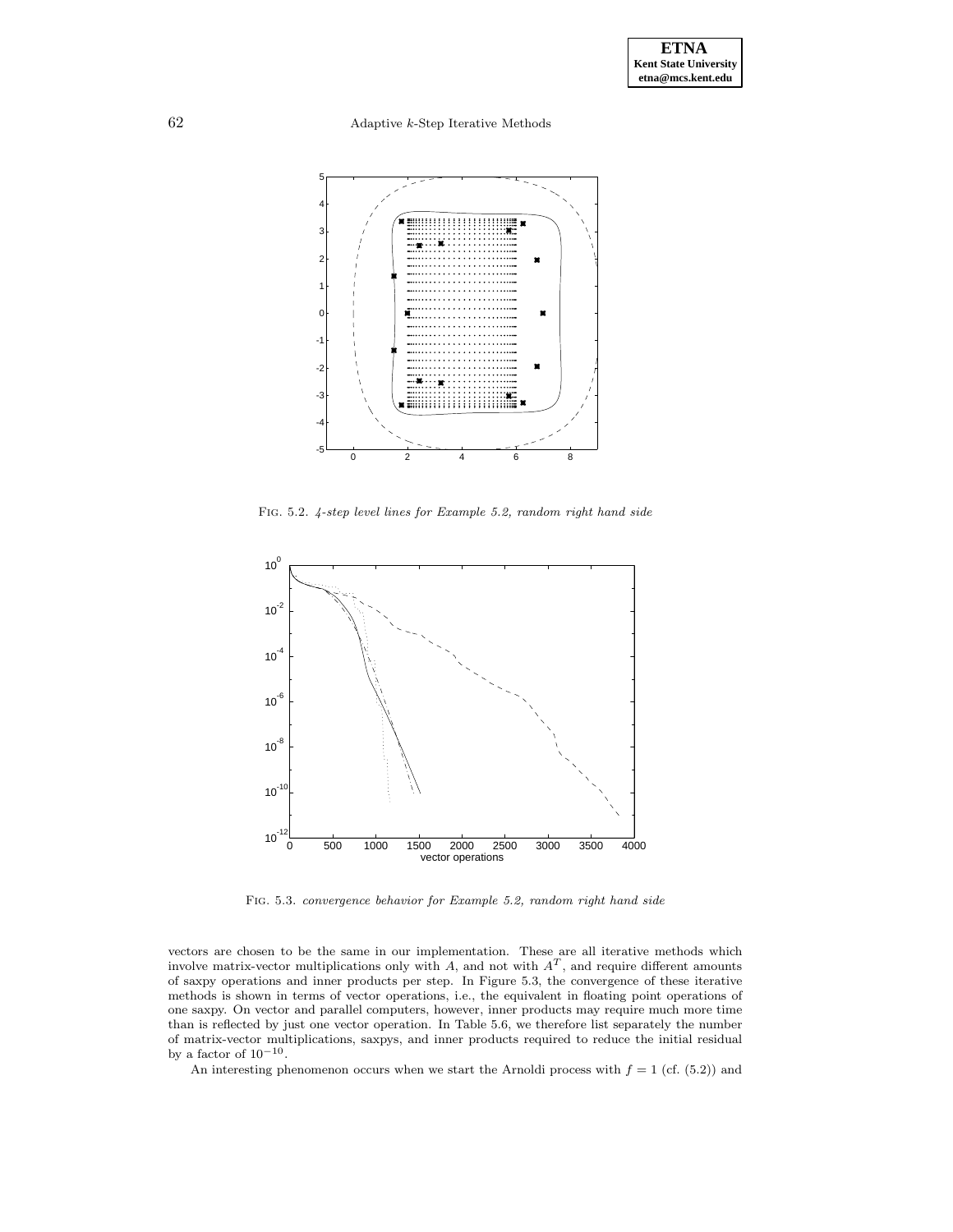TABLE  $5.6\,$ operation counts for Example 5.2, random right hand side

|                    | matrix-vector | saxpys | inner products |
|--------------------|---------------|--------|----------------|
| adaptive $k$ -step | 142           | 656    | 152            |
| hybrid GMRES       | 192           | 328    | 152            |
| restarted GMRES    | 160           | 1520   | 1520           |
| TFQMR              | 106           | 424    | 212            |

with a zero initial guess. At first, the information obtained from 16 Arnoldi steps is not very reliable, as can be seen in Figure 5.4. The algorithm initially chooses the 1-step (first-order Richardson) method since this one has the smallest cost factor of all available k-step methods at this point (cf. Table 5.7). Based on the new information obtained in the course of this iteration, the parameters and also the degree  $k$  of the method are then adaptively changed. As shown in Figure 5.5, this finally leads to a k-step iteration which converges reasonably well.

| <b>LABLE</b> |  |
|--------------|--|
|              |  |

k-step convergence and cost factors for Example 5.2 with respect to 16 Ritz values,  $f = 1$ , zero initial guess

| k              | к.     | cost factor |
|----------------|--------|-------------|
| 1              | 0.9592 | 336         |
| $\overline{2}$ | 0.9587 | 385         |
| 3              | 0.9595 | 448         |
| 4              | 0.9600 | 513         |
| 5              | 0.9610 | 580         |
| 6              | 0.9589 | 605         |
| 7              | 0.9591 | 672         |
| 8              | 0.9609 | 754         |



FIG. 5.4. 1-step level lines for Example 5.2,  $f = 1$ , zero initial guess

It can be observed in the convergence graph of Figure  $5.5$  that the adaptive  $k$ -step method outperforms GMRES(16) in terms of vector operations, for this example. We wish to stress once more, at this point, that the comparison is even more favorable for the  $k$ -step method if inner products are more expensive than saxpys, as is frequently observed on vector and parallel computers. This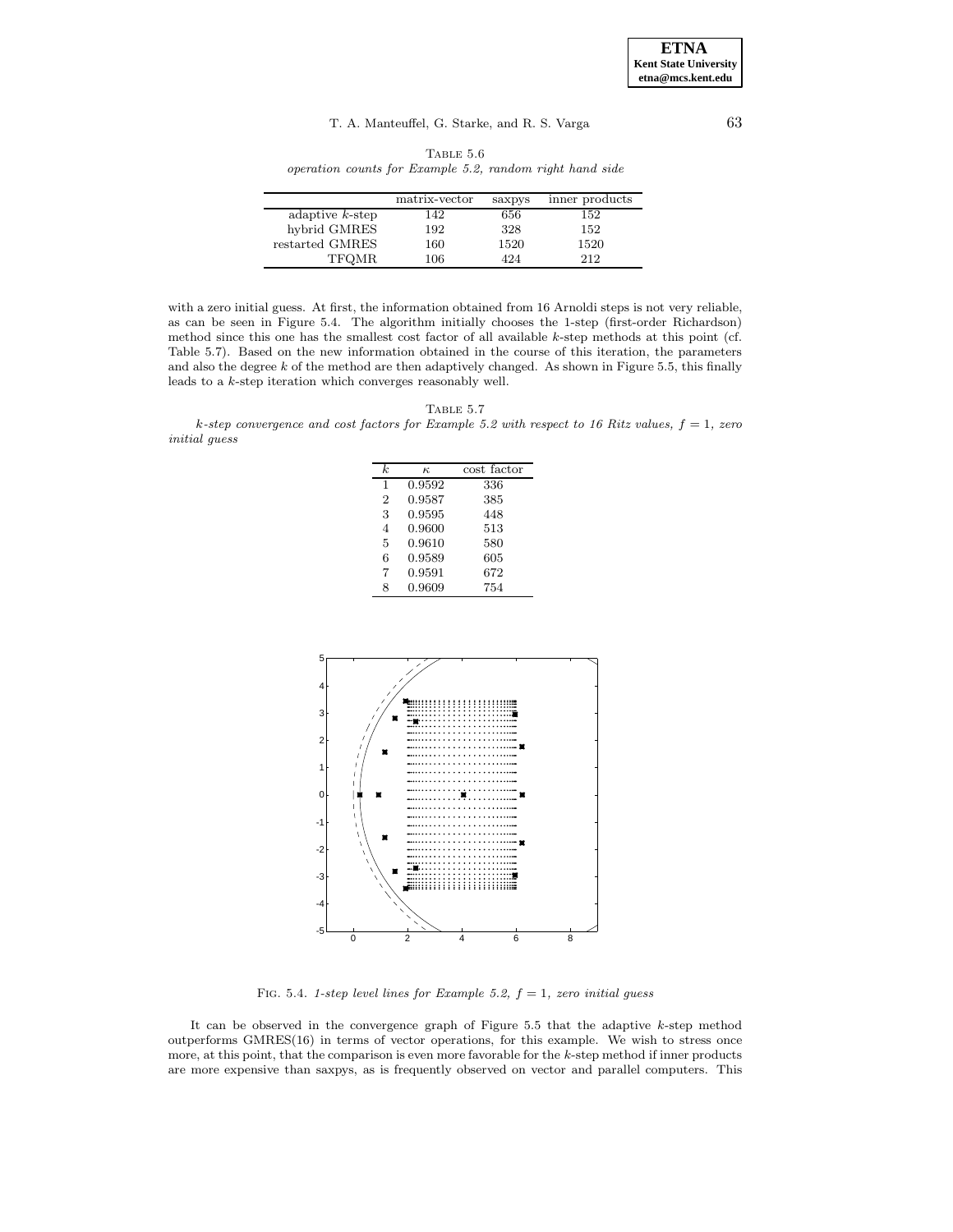64 Adaptive k-Step Iterative Methods



FIG. 5.5. convergence behavior for Example 5.2,  $f = 1$ , zero initial guess

is again reflected in Table 5.8, where the numbers of matrix-vector multiplications, saxpys, and inner products, are listed separately. Transpose-free QMR, again with both starting vectors being the same, did not show any sign of convergence after 1000 iterations for this example. Applying the minimal residual polynomial (of degree 16) implicitly constructed by GMRES in the form of a Richardson iteration, also did not lead to a convergent iteration here.

TABLE  $5.8$ operation counts for Example 5.2,  $f = 1$ , zero initial guess

|                    | matrix-vector | saxpys | inner products |
|--------------------|---------------|--------|----------------|
| adaptive $k$ -step | 248           | 959    | 456            |
| restarted GMRES    | 192           | 1824   | 1824           |

**6. Conclusions.** We have studied and tested here adaptive implementations of k-step methods for the iterative solution of nonsymmetric systems of real linear equations. These methods are generalizations of the well-known Chebyshev (2-step) iterative method. They are based on parameters which have to be computed by solving certain minimization problems with respect to points (representing the shape of the spectrum) in the complex plane. We have proposed an algorithm to compute near-best  $k$ -step parameters. Furthermore, we show that  $k$ -step methods can easily be implemented in an adaptive fashion in order to update the information on the matrix during the course of the iteration. The most important contribution of this paper is to illustrate that  $k$ -step methods for  $k > 2$  converge in situations where the Chebyshev method does not. This is shown in Example 5.1 where the spectrum of the underlying matrix is not contained in the open right half-plane. Our limited numerical experiments also suggest that k-step methods may be competitive with other Krylov subspace methods, such as restarted GMRES, or the hybrid GMRES algorithm by Nachtigal, Reichel and Trefethen, in terms of operations required to reduce the initial residual by a certain factor. These comparisons, however, should be regarded as preliminary and more extensive testing on more realistic problems (including preconditioning) has to be done. Since the  $k$ -step iteration is inner-product-free (i.e., the computation of inner products is required only during those phases of the algorithm that collect new information), it is also attractive for use on vector and parallel computers.